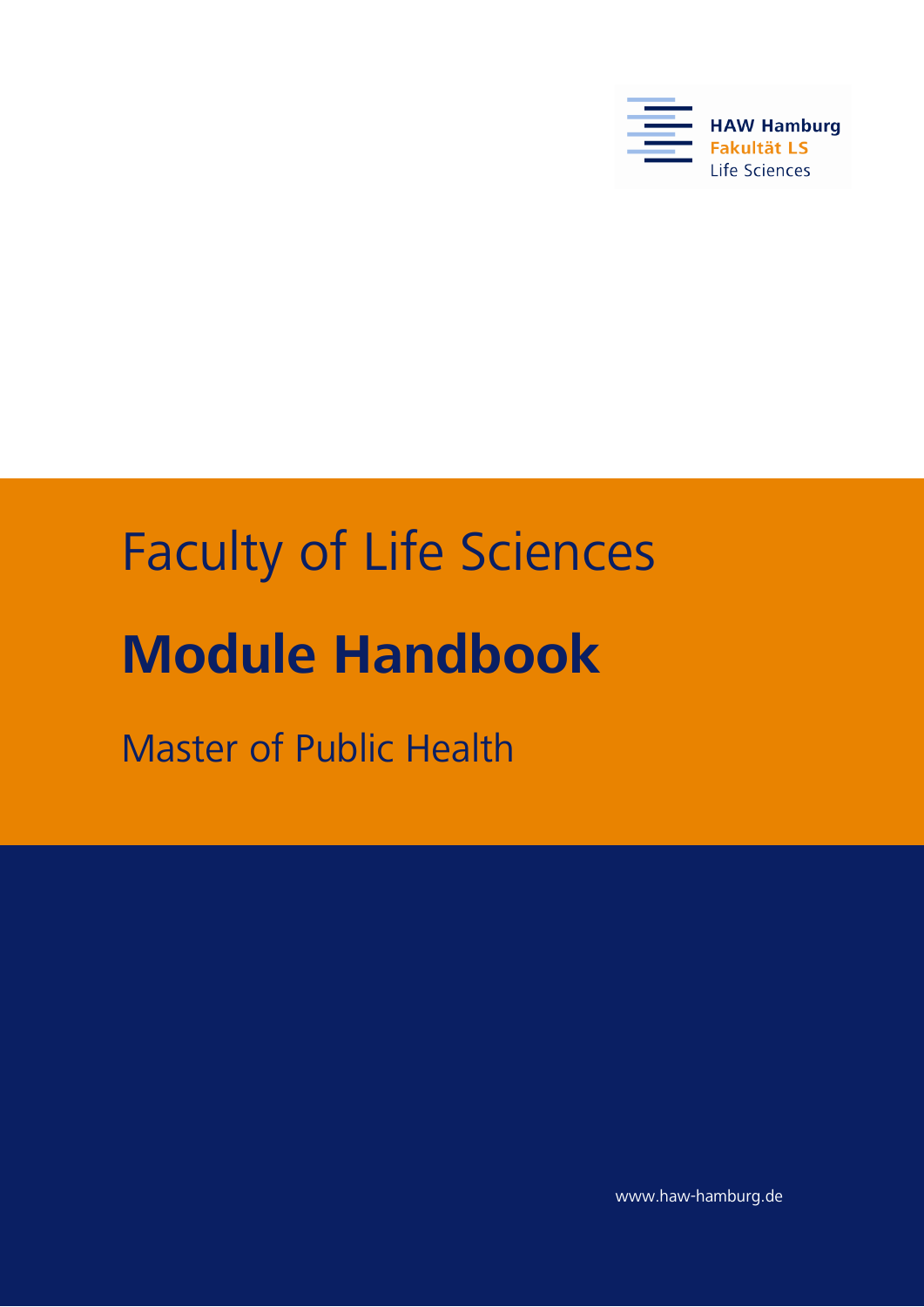

# **Module Handbook**

# **Master of Public Health**

Specifying the subject-specific examination and study regulations for the Master of Public Health degree course published on 19.02.2015 Approved by the Faculty Council of the Faculty of Life Sciences on 22.01.2015

> **Faculty of Life Sciences Department of Health Sciences**

University of Applied Sciences Hamburg Faculty of Life Sciences/ Department of Health Sciences Ulmenliet 20, 21033 Hamburg Tel.: +49.40.428 75-0 Fax: +49.40.428 75-6449 www.haw-hamburg.de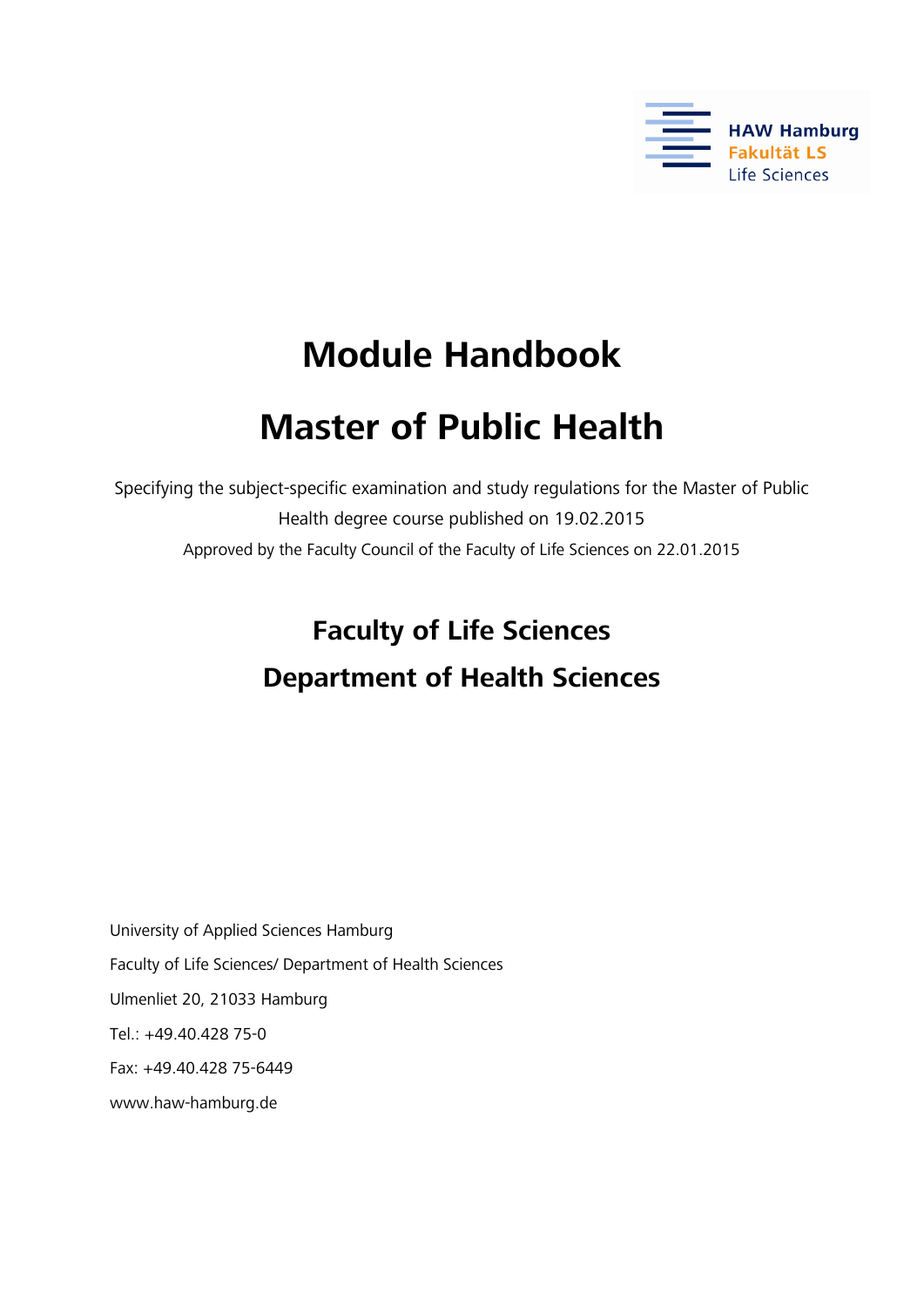# **Table of content**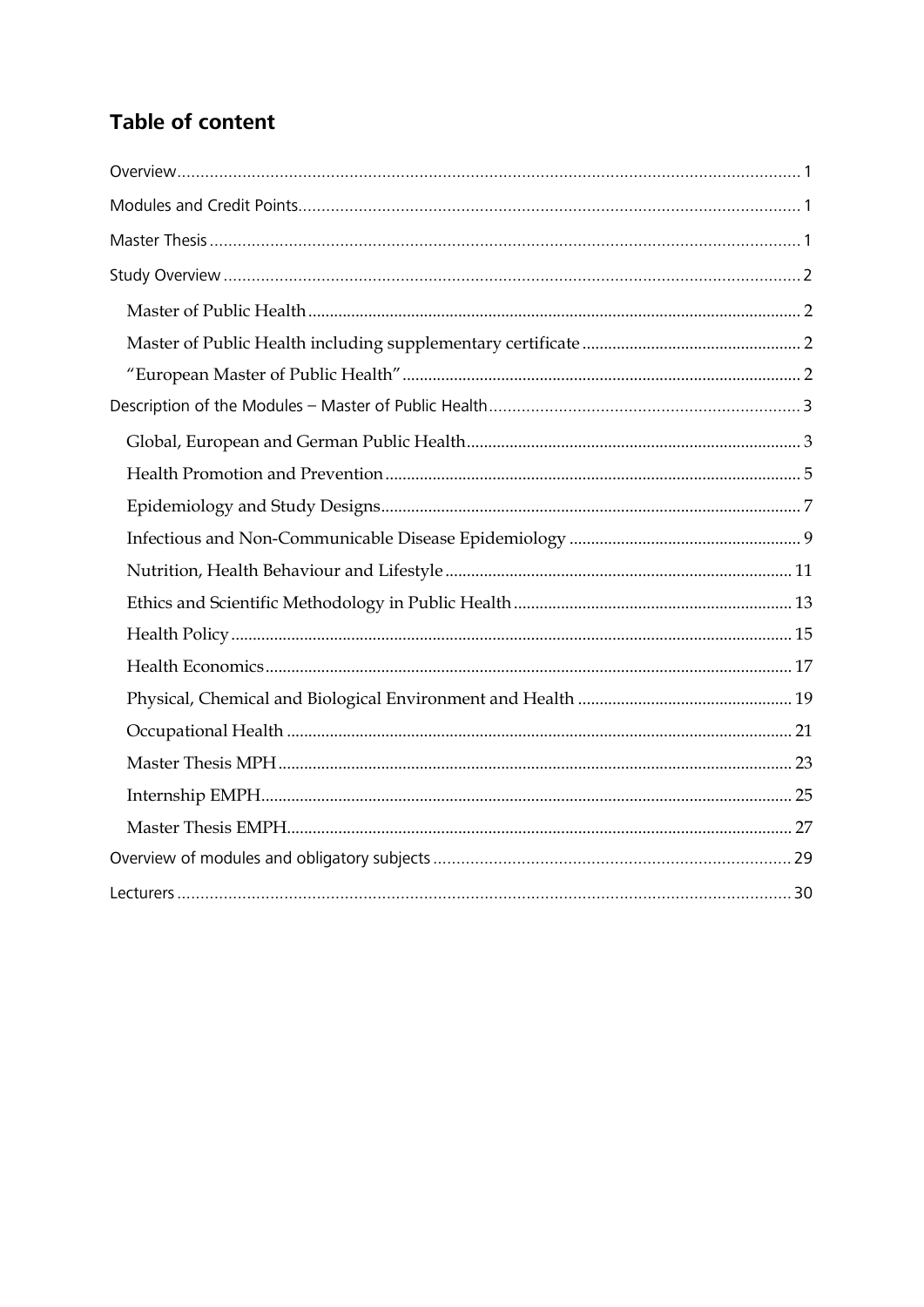### <span id="page-3-0"></span>**Overview**

Well trained health professionals are needed to meet the growing demand within the changing field of public health nationally and internationally. The target group of the Master of Public Health degree course are graduates with professional experience seeking in-depth knowledge and skills of research, evidence based practice and policy making in the complex field of public health. Master of Public Health graduates are able to solve problems regarding the maintenance and promotion of health, well-being and quality of life of populations by taking into account political, economic, social and environmental determinants of health in the respective health system.

The Master of Public Health examination proves that students have mastered the theoretical methods and knowledge necessary for dealing with scientifically challenging tasks taken from professional practice. Therefore, students acquire an overview of the subject as a whole and the skills to independently develop and apply scientific methods and knowledge into practice. In the course students also develop their intellectual and social skills, and thereafter are able to take on leadership and management positions in the field of public health. Following the successful completion of the degree course, the university will award the student with the academic qualification of 'Master of Public Health' (MPH).

For students willing to gain practical experience in European public health organisations and to acquire research experience on European public health issues a supplementary certificate 'European Master of Public Health' (EMPH) is offered.

The admission requirements are regulated by an Ordinance on Admission and Selection for the degree.

# <span id="page-3-1"></span>**Modules and Credit Points**

The standard length of the Master of Public Health course is three semesters. The degree is organized in two parts. The first part comprises two semesters with 60 credit points (CP) to be acquired in ten modules which focus on determinants of health and major health problems in global and interdisciplinary perspective, as listed in the study overview below. In the second part (third semester), a Master's thesis must be completed within six months and is worth 30 CP.

To obtain the supplementary 'European Master of Public Health' certificate, it is required that at least 20% of the module content covers European aspects which must be documented. Therefore, students have to complete a 22-week internship in a European international institution or a European public health organization in another European country. The internship must be approved by the internship coordinator and is rewarded with 30 CP.

# <span id="page-3-2"></span>**Master Thesis**

The Master thesis is a theoretical, empirical and/ or experimental examination of a subject and offers the opportunity of pursuing a relevant public health topic of individual interest. The topic is issued by the Chairperson of the Examination Board. The thesis must be written in English, a language other than English must be approved by the Examination Board. The thesis must be completed within six months, supervision by a professor is provided.

To obtain the supplementary 'European Master of Public Health' certificate, the thesis must focus on a European public health issue.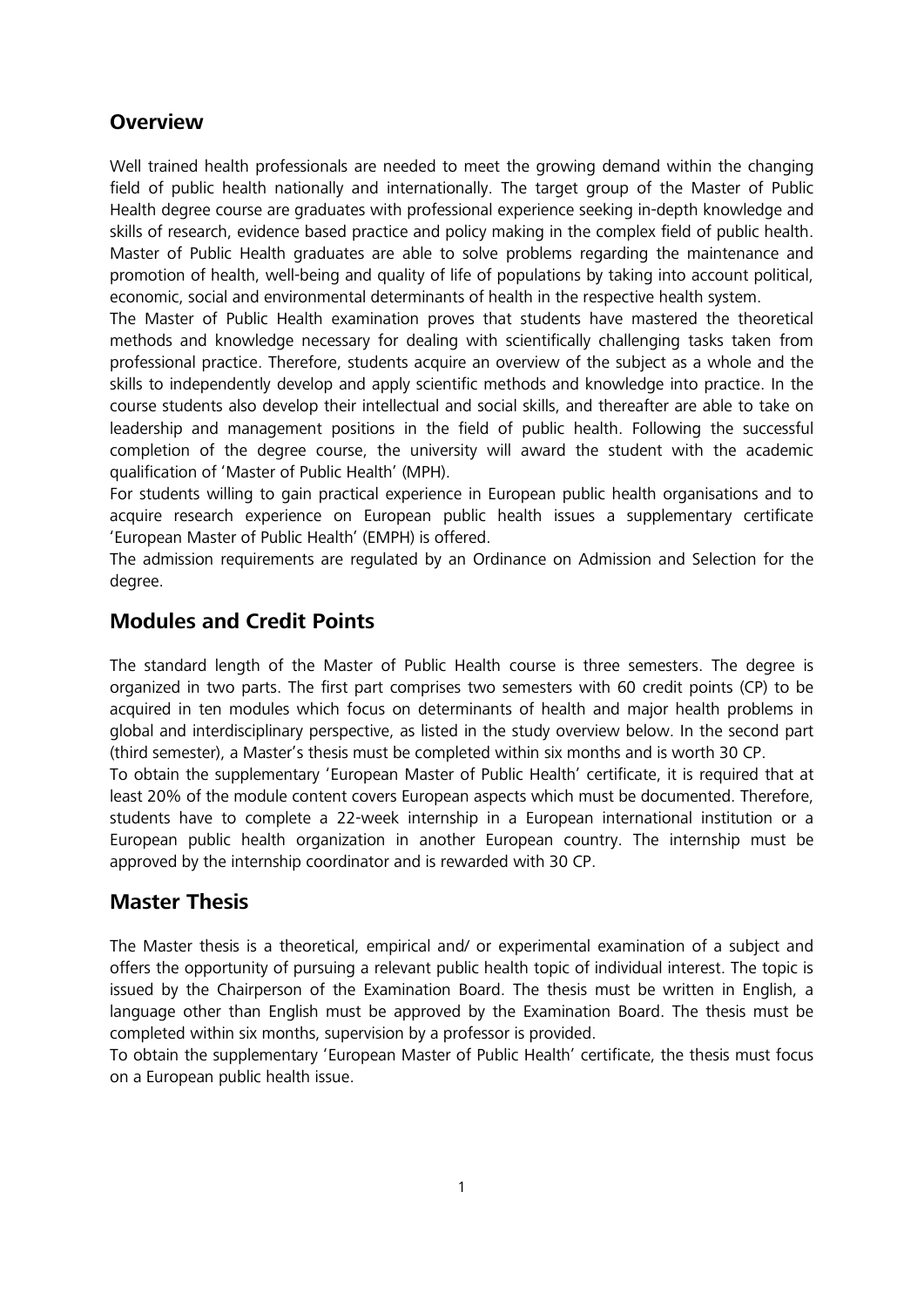# <span id="page-4-0"></span>**Study Overview**

# <span id="page-4-1"></span>**Master of Public Health**

|                         | <b>Global, European and German Public Health</b><br><b>Health Promotion and Prevention</b><br><b>Epidemiology &amp; Study Designs</b><br><b>Infectious and Non-Communicable Disease Epidemiology</b><br>Nutrition, Health Behaviour and Lifestyle | 1 <sup>*</sup> Semester    |
|-------------------------|---------------------------------------------------------------------------------------------------------------------------------------------------------------------------------------------------------------------------------------------------|----------------------------|
| First part of study     | <b>Ethics and Scientific Methodology in Public Health</b><br><b>Health Policy</b><br><b>Health Economics</b><br>Physical, Chemical and Biological Environment and Health<br><b>Occupational Health</b>                                            | 2 <sup>"</sup> Semester    |
| of study<br>Second part | <b>Master Thesis MPH</b>                                                                                                                                                                                                                          | Semester<br>$\mathring{S}$ |

#### <span id="page-4-3"></span><span id="page-4-2"></span>**Master of Public Health including supplementary certificate "European Master of Public Health"**

| First part of study  | <b>Global, European and German Public Health</b><br><b>Health Promotion and Prevention</b><br><b>Epidemiology &amp; Study Designs</b><br><b>Infectious and Non-Communicable Disease Epidemiology</b><br><b>Nutrition, Health Behaviour and Lifestyle</b> | Semester                                            |
|----------------------|----------------------------------------------------------------------------------------------------------------------------------------------------------------------------------------------------------------------------------------------------------|-----------------------------------------------------|
|                      | <b>Ethics and Scientific Methodology in Public Health</b><br><b>Health Policy</b><br><b>Health Economics</b><br><b>Physical, Chemical and Biological Environment and Health</b><br><b>Occupational Health</b>                                            | Semester<br>$\mathbf{z}$                            |
| Second part of study | <b>Internship EMPH</b><br>(in a European international public health organisation)                                                                                                                                                                       | Semester<br>$\mathring{m}$                          |
|                      | <b>Master Thesis EUMPH</b><br>(covering a European public health issue)                                                                                                                                                                                  | Semester<br>$\stackrel{\circ}{\mathbf{\mathsf{d}}}$ |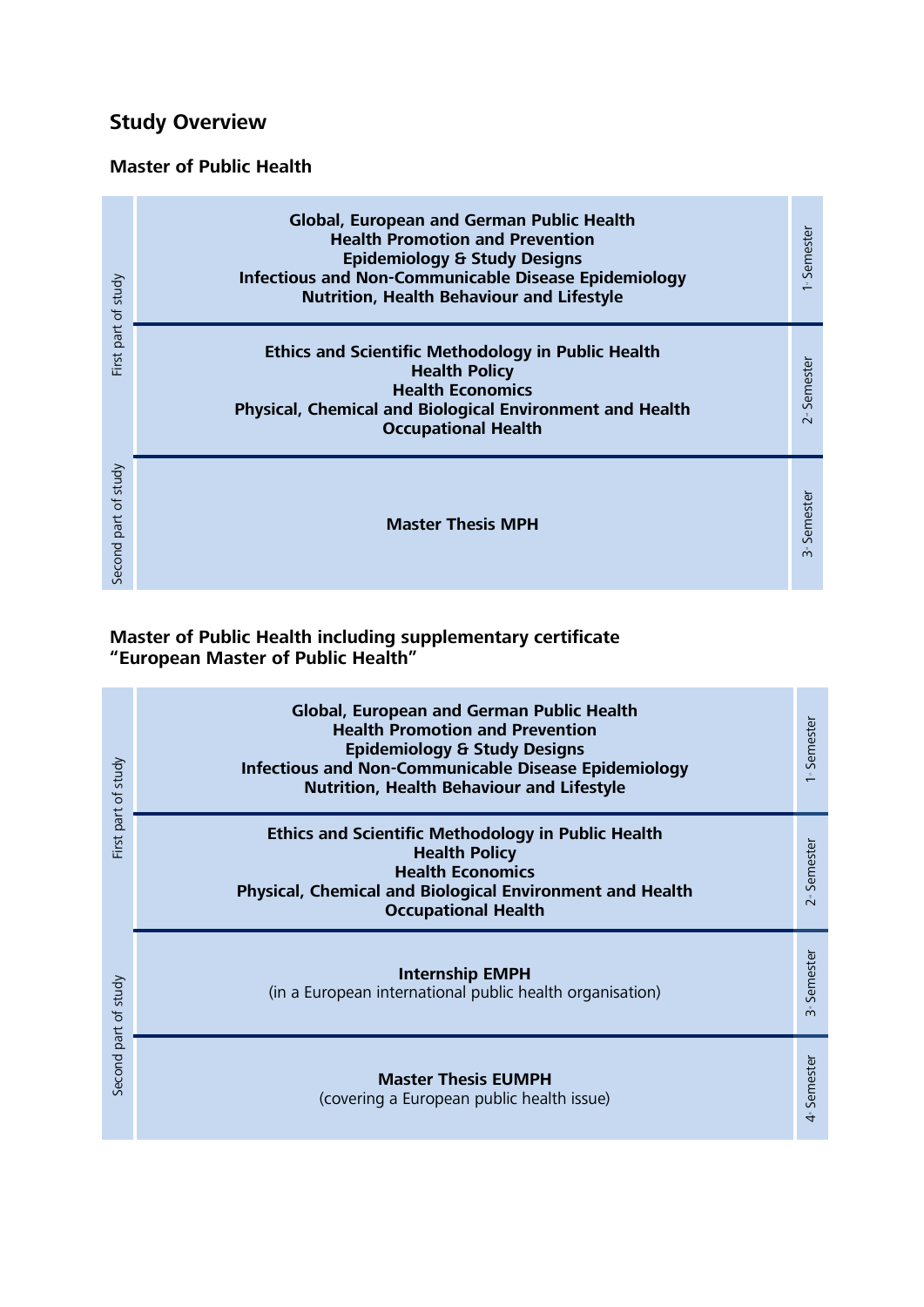# <span id="page-5-0"></span>**Description of the Modules – Master of Public Health**

#### **1st Semester**

#### **5 Modules with each 6 CP/ Modules = 30 CP**

<span id="page-5-1"></span>

| <b>Degree Programme Master of Public Health</b> |                                                                           |  |
|-------------------------------------------------|---------------------------------------------------------------------------|--|
| <b>Module 1, 1st Semester</b>                   |                                                                           |  |
| Name of module                                  | <b>Global, European and German Public Health</b>                          |  |
| <b>Module responsible</b>                       | <b>Prof. Dr. Christine Faerber</b>                                        |  |
| <b>Lecturers</b>                                | Academic staff of the Life Sciences Faculty, external<br><b>lecturers</b> |  |
| <b>Semester</b>                                 | Summer Semester (March - August)                                          |  |
| <b>Frequency/ Period of time</b>                | Yearly/ Within one semester                                               |  |
| <b>Credit Points (CP)</b>                       | 6 CP                                                                      |  |
| <b>Workload for Students (h)</b>                | Workload 180h: presence 60h, private study 120h                           |  |
| Language                                        | English                                                                   |  |

#### **Objectives**

The aim of the module is to enable the students to understand, analyse and evaluate health and public health in different social, regional, cultural and systemic contexts.

**Development of competencies** *(Professional, Technical, Methodological)* Upon successful completion of the module, students will be able to:

- Compare different concepts of health and public health.
- Conceptualize public health in relation to other disciplines (i.e. medicine in their own and other regions).
- Understand the global context of public health, the global spectrum of diseases and epidemiological transition.
- Identify stakeholders in global public health and public health issues of actual relevance and their social determinants.
- Synthetize human rights and health (e.g. migration and reproductive health).
- Reflect major trends of social change with special reference to demography, social structure, and economic and technological development.
- Identify population groups with elevated health risks, and recognise their health needs, e.g. children, elderly, unemployed adults, immigrants, women, vulnerable people and other disadvantaged groups.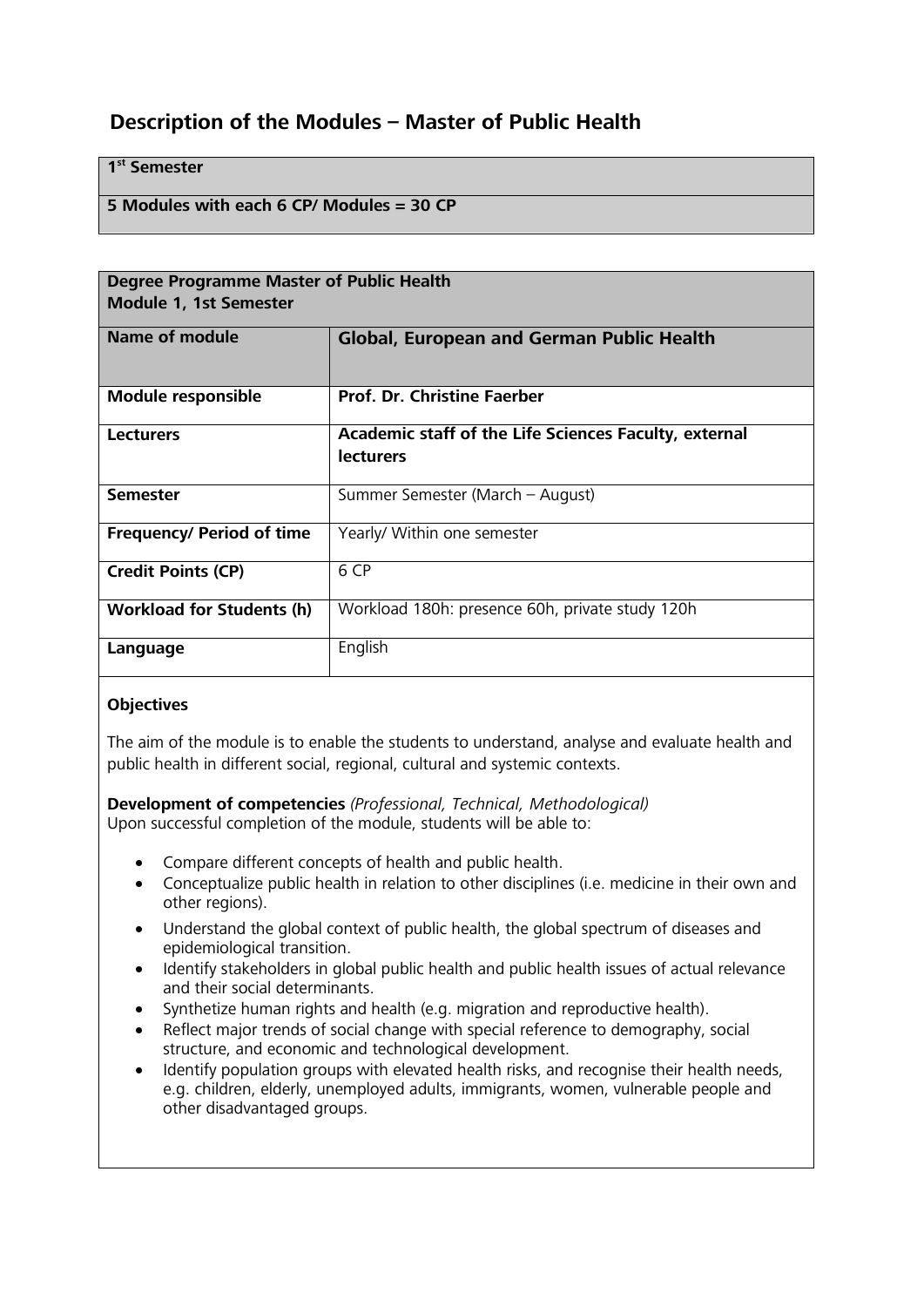#### **Personal and social skills**

The students are able to:

- Participate actively in the learning process researching autonomously using different media.
- Collaborate equally and effectively with students from other professions, regions and cultures in group work.
- Acknowledge the differences in the participants in respect to culture, gender, and region.
- Reflect critically upon global health issues.
- Develop policy approaches to tackle global health problems.

#### **Content of module**

The module comprises two subjects:

*Global, European and German Public Health*

- Basic definitions, models and concepts of health and disease
- Concepts of mental and somatic diseases and their practical implications, including diagnostic systems and diagnoses
- Major definitions of public health
- Significant aspects of the history of public health theory and practice
- Health problems (regional, worldwide) with criteria of differentiation
- Public health policies in Germany, Europa and worldwide
- Public health practice (incl. public health workforce)
- Health (care) issues (with reference to students' regional background)
- Global Burden of Disease-Study

*Population Health and its Social Determinants*

- Level and trends of main population health indicators in European countries, such as morbidity, mortality, life and health expectancy
- Basic concepts of socio-economic indicators, i.e. family structure, education, gender, migration, ethnicity and socio economic inequalities
- Respective level and trends of main population socio-economic indicators in European countries and worldwide
- Current national and global strategies/ initiatives to reduce inequities in health

| <b>Teaching and Learning</b>    | Seminaristic instruction (seminaristischer Unterricht):       |
|---------------------------------|---------------------------------------------------------------|
| <b>Strategies/ Methodology/</b> | Lectures                                                      |
| <b>Media</b>                    | Group work                                                    |
|                                 | Oral Presentation                                             |
| Assessment(s)                   | Exam or presentation or written assignment                    |
| <b>Literature/ Working</b>      | Markle, W, Fisher, M & Smego, R (eds.) 2007, Understanding    |
| material                        | Global Health. McGraw-Hill Professional, New York City.       |
|                                 | Robert Koch Institute (ed.) 2008, Health in Germany, Berlin.  |
|                                 | Rosling, H 2006, Global Health: an introductory textbook,     |
|                                 | Studentlitteratur AB, Sweden.                                 |
|                                 | World Health Report (several years) www.who.int/whr/en/       |
|                                 | The European Observatory on Health Systems and Policies:      |
|                                 | www.euro.who.int/en/aboutus/partners/observatory/publications |
|                                 | or equivalent current literature                              |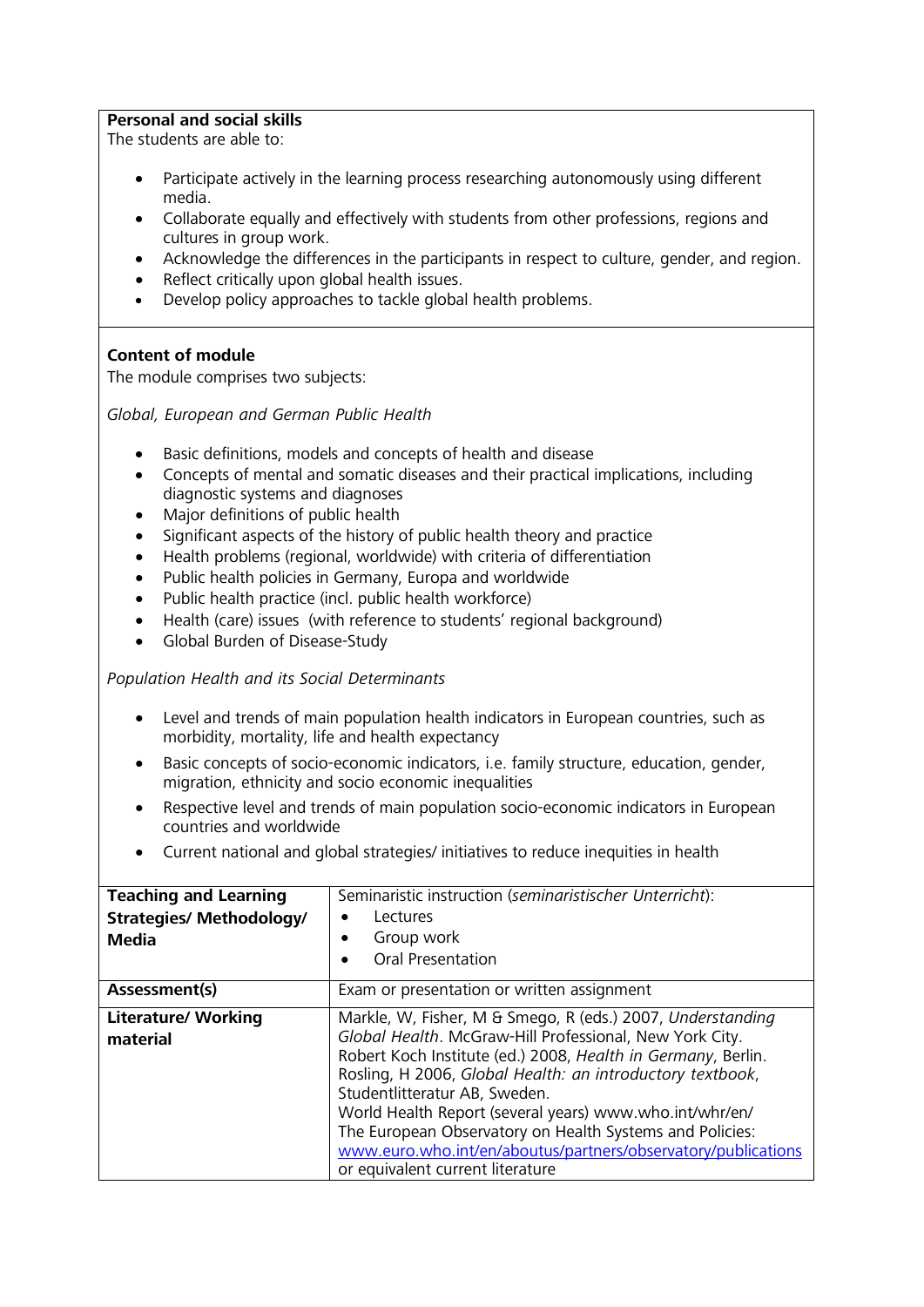<span id="page-7-0"></span>

| Degree Programme Master of Public Health<br><b>Module 2, 1st Semester</b> |                                                                           |  |
|---------------------------------------------------------------------------|---------------------------------------------------------------------------|--|
| <b>Name of module</b>                                                     | <b>Health Promotion and Prevention</b>                                    |  |
| <b>Module responsible</b>                                                 | Prof. Dr. Joachim Westenhoefer                                            |  |
| <b>Lecturers</b>                                                          | Academic staff of the Life Sciences Faculty, external<br><b>lecturers</b> |  |
| <b>Semester</b>                                                           | Summer Semester (March - August)                                          |  |
| <b>Frequency/ Period of time</b>                                          | Yearly/ Within one semester                                               |  |
| <b>Credit Points (CP)</b>                                                 | 6 CP                                                                      |  |
| <b>Workload for Students (h)</b>                                          | Workload 180h: presence 60h, private study 120h                           |  |
| Language                                                                  | English                                                                   |  |

The aim of the course is to develop a profound understanding of the principles of health promotion in different settings, of the major theories and approaches of health promotion and to develop the competency to apply the public health action cycle for planning, implementing, monitoring and evaluating interventions.

**Development of competencies** *(Professional, Technical, Methodological)* Upon successful completion of the module, students will be able to:

- Explain the major principles and theories of health promotion.
- Analyse population health challenges relevant for health promotion at various levels of social and political organisations, from global to local.
- Apply the public health action cycle for planning, implementing and evaluating health promotion interventions.
- Successfully conduct a self-change project for a self-selected health-related behaviour.
- Design, implement, manage and evaluate a health promotion program (case study).
- Write a project proposal.

#### **Personal and social skills**

- Actively collaborate with other students in teams.
- Reflect responsibly processes of behaviour change.
- Present work and research results in different formats.
- Discuss critically different perspectives and viewpoints.
- Autonomously research for relevant information from different sources and media.
- Present work and research results in written and oral forms.
- Cooperate effectively in teams with other students.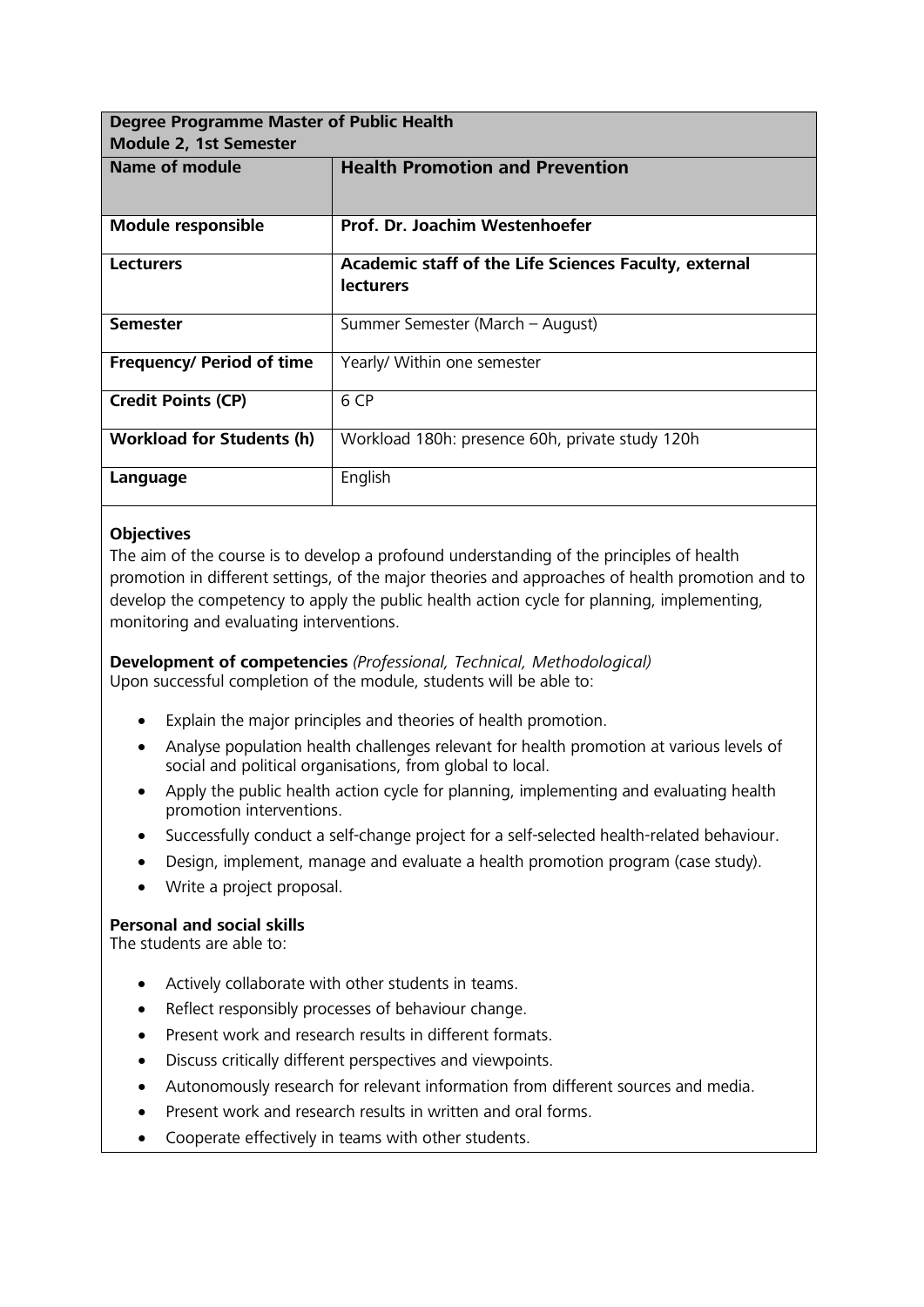The module comprises two subjects:

*Health Promotion and Prevention*

- History and development of public health, prevention and health promotion
- Definitions and comparison of health promotion in respect to similar concepts such as health education, prevention, social hygiene, etc.
- Definitions, action areas and strategies of the Ottawa Charta
- Concepts, such as salutogenesis, social determinants, empowerment, self-determination, gender and equity, social capital, participation, social connectedness, as guiding principles in health promotion practice
- Theories and planning models of health promotion such as Precede–Proceed, Health Belief Model, Transtheoretical (Stage) Model, Social Learning Theory, Attribution Theory, etc.
- Health promotion structures, institutions and financing, also in comparison to other countries
- Public health action cycle: principle, phases, instruments, applications
- Behaviour change programs

*Project Development and Management*

- Development of health promotion/ public health programs including program design, implementation, monitoring and evaluation
- Evaluation of input, output, outcome and impact

| <b>Teaching and Learning</b>    | Seminaristic instruction (seminaristischer Unterricht):      |
|---------------------------------|--------------------------------------------------------------|
| <b>Strategies/ Methodology/</b> | Lectures                                                     |
| Media                           | <b>Discussions</b>                                           |
|                                 | Group work<br>٠                                              |
|                                 | Self-Change Project<br>$\bullet$                             |
|                                 | Case Studies                                                 |
|                                 |                                                              |
| Assessment(s)                   | Exam or presentation or written assignment                   |
| <b>Literature/ Working</b>      | Glanz, K, Rimer, BK & Viswanath, K (eds.) 2008, Health       |
| material                        | Behaviour and Health Education. Theory, Research, and        |
|                                 | Practice. 4th edn, Jossey-Bass, San Francisco.               |
|                                 | Additional literature is provided on the e-learning platform |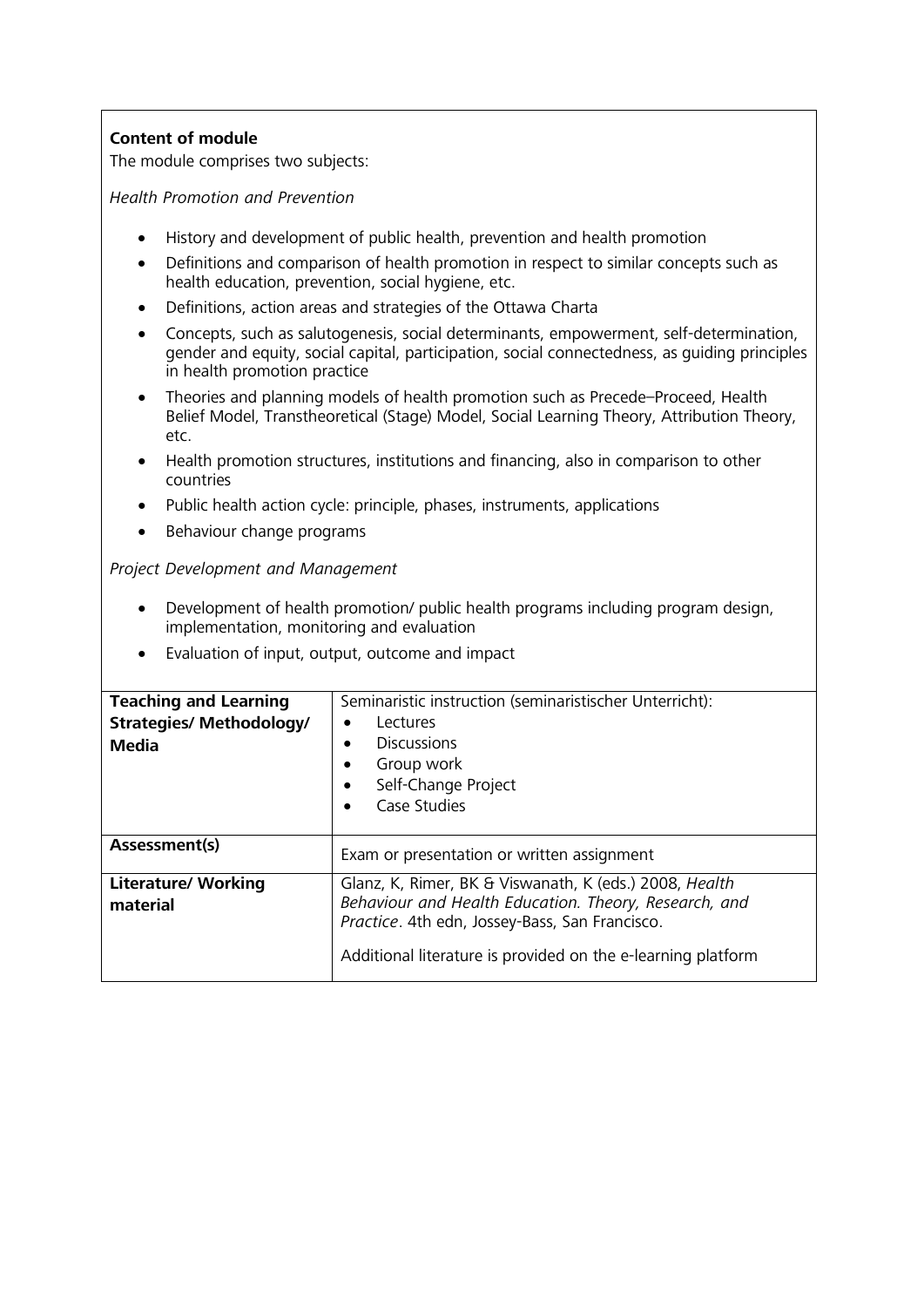<span id="page-9-0"></span>

| <b>Degree Programme Master of Public Health</b> |                                                          |
|-------------------------------------------------|----------------------------------------------------------|
| Module 3, 1st Semester                          |                                                          |
| <b>Name of module</b>                           | <b>Epidemiology and Study Designs</b>                    |
| <b>Module responsible</b>                       | Prof. Dr. med. Ralf Reintjes                             |
| <b>Lecturers</b>                                | Prof. Dr. med. Ralf Reintjes, academic staff of the Life |
|                                                 | <b>Sciences Faculty, external lecturers</b>              |
| <b>Semester</b>                                 | Summer Semester (March – August)                         |
| <b>Frequency/ Period of time</b>                | Yearly/ Within one semester                              |
| <b>Credit Points (CP)</b>                       | 6 CP                                                     |
| <b>Workload for Students (h)</b>                | Workload 180h: presence 60h, private study 120h          |
| Language                                        | English                                                  |

The aim of the course is to give the students an overview of the most important study designs in public health, including their strengths and weaknesses, applied to practical examples. The course will introduce the students to the context for scientific research and the skills needed to undertake quantitative and qualitative studies. Students will be able to apply study designs, analyse studies and present their findings as a report.

**Development of competencies** *(Professional, Technical, Methodological)* Upon successful completion of the module, students will be able to:

- Understand main approaches to, and concepts of, qualitative and quantitative methods frequently applied in public health concerning population groups as well as organisations.
- Understand all relevant study designs and their explanatory power.
- Assess the quality of studies and study designs.
- Discuss advantages and disadvantages of study designs.
- Understand major definitions of statistics as a science and basic statistical concepts.

#### **Personal and social skills**

- Organize working groups.
- Discuss a public health topic in a saturated way.
- Present epidemiological results in written form.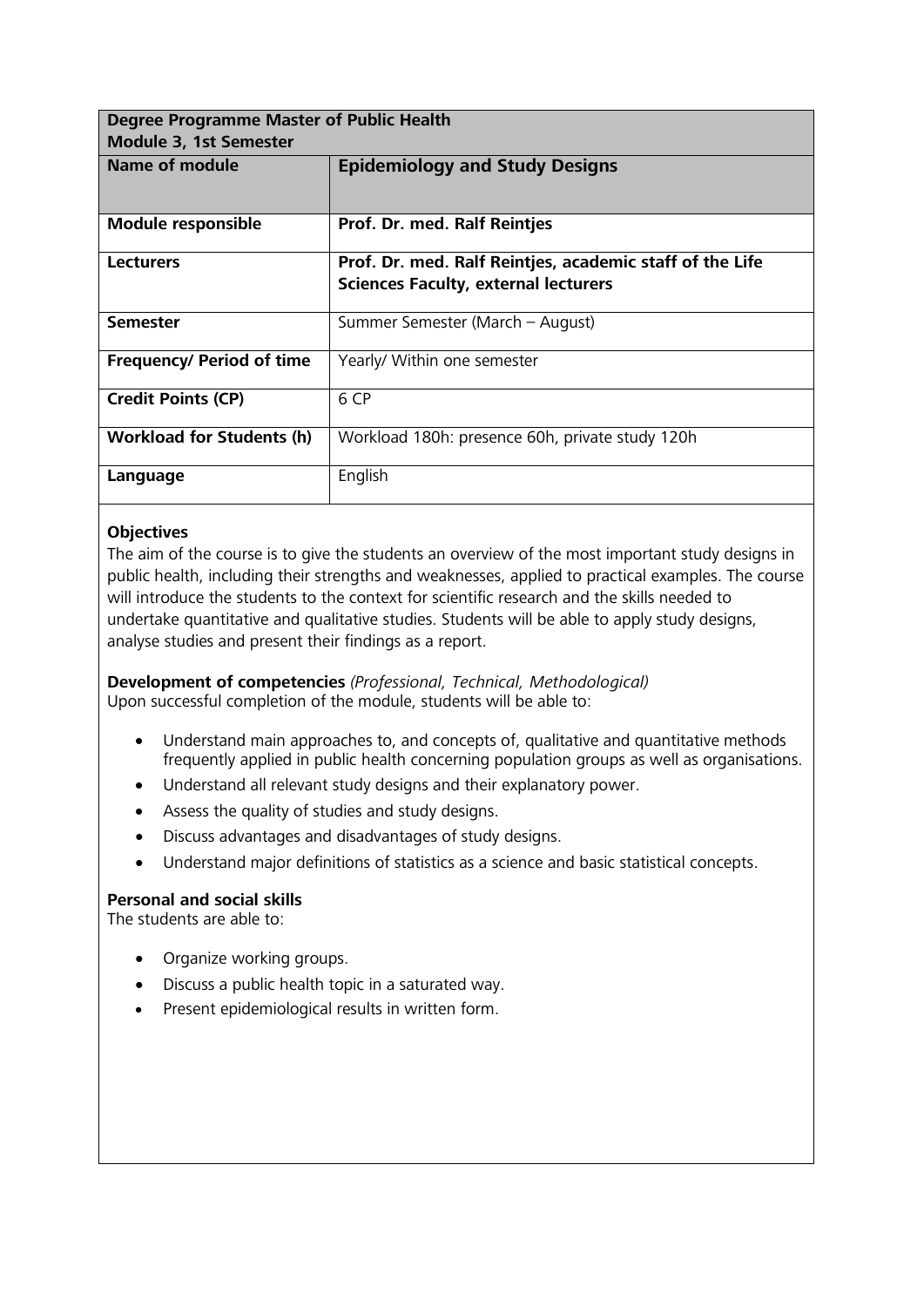The module comprises two subjects:

*Epidemiology and Biostatistics*

- Measures of frequency of illness
- Measures of association and impact
- Bias, confounding & effect modification
- Methods of sampling
- Descriptive statistics
- Statistical distributions
- Parametric vs. non-parametric statistical tests
- Linear regression

#### *Quantitative and Qualitative Study Designs*

- Quantitative concepts, terms, theories and methodologies, such as ecologic, cross sectional, case control, cohort, randomized controlled trial or intervention study designs
- Qualitative concepts, terms, theories and methodologies, such as: grounded theory, phenomenology, ethnography, case study, action research

| <b>Teaching and Learning</b><br><b>Strategies/ Methodology/</b><br><b>Media</b> | Seminaristic instruction (seminaristischer Unterricht):<br>Case scenarios<br>Computer practice<br>Students contributions (reports, group work)                                                                                                                                                                                                                                                                                                                                                                                                                |
|---------------------------------------------------------------------------------|---------------------------------------------------------------------------------------------------------------------------------------------------------------------------------------------------------------------------------------------------------------------------------------------------------------------------------------------------------------------------------------------------------------------------------------------------------------------------------------------------------------------------------------------------------------|
| Assessment(s)                                                                   | Exam or presentation or written assignment                                                                                                                                                                                                                                                                                                                                                                                                                                                                                                                    |
| <b>Literature/ Working</b><br>material                                          | Creswell, JW 2008, Research design - Qualitative, Quantitative,<br>Mixed Methods Approaches, Sage Publications, Thousand Oaks.<br>Gordis, L 2008, <i>Epidemiology</i> , 4th edn, Saunders, Philadelphia.<br>Hennekens, CH & Buring, JE 1987, Epidemiology in Medicine,<br>Little Brown & Company, Boston.<br>Rothman, KJ 2002, Epidemiology: an introduction, Oxford<br>University Press Inc, New York.<br>Rothman, KJ, Greenland, S & Lash TL 2008, Modern<br>Epidemiology. Lippincott Williams & Wilkins, Philadelphia.<br>or equivalent current literature |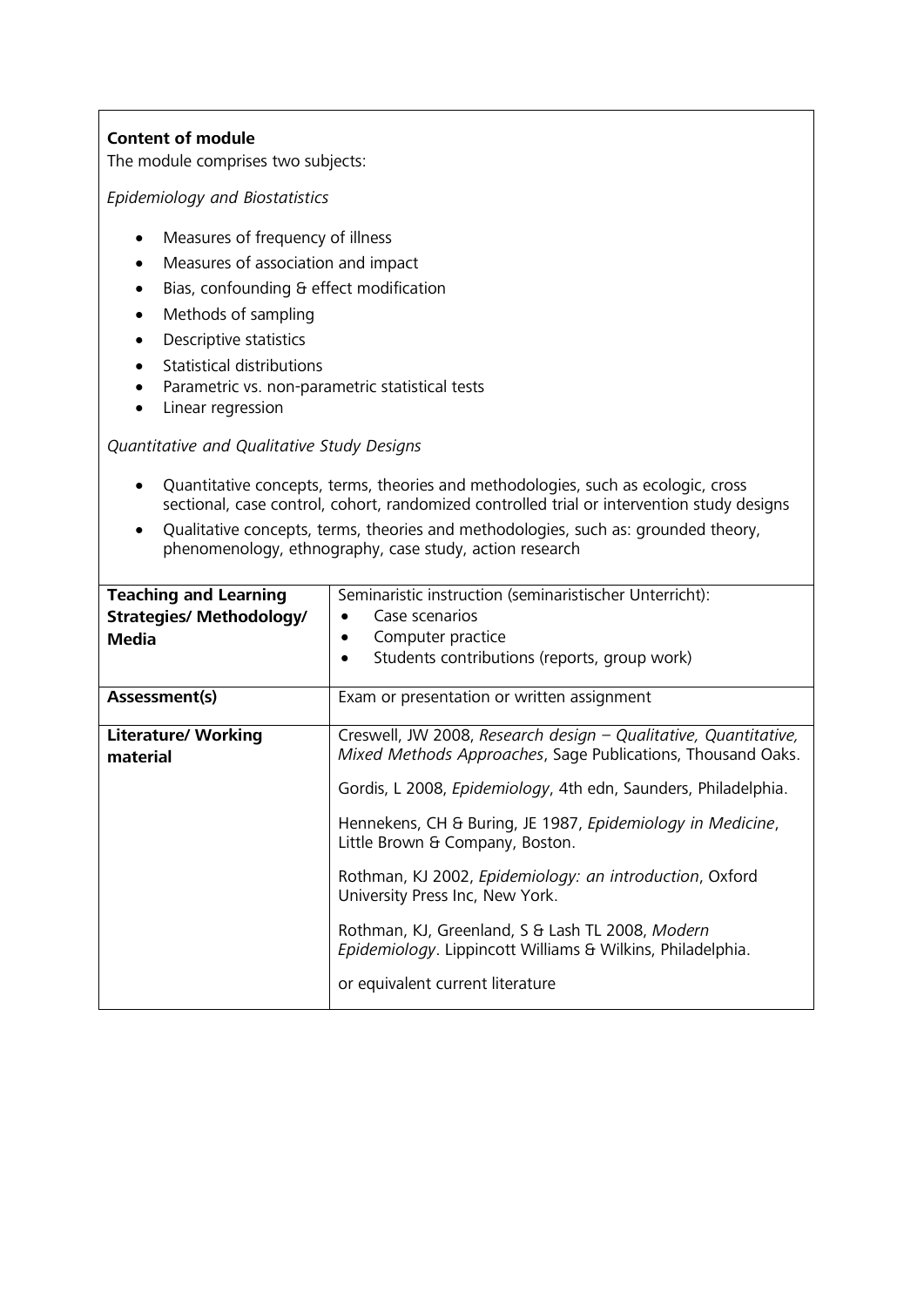<span id="page-11-0"></span>

| <b>Degree Programme Master of Public Health</b> |                                                                                                                                       |  |
|-------------------------------------------------|---------------------------------------------------------------------------------------------------------------------------------------|--|
| Module 4, 1st Semester                          |                                                                                                                                       |  |
| <b>Name of module</b>                           | <b>Infectious and Non-Communicable Disease</b><br>Epidemiology                                                                        |  |
| <b>Module responsible</b>                       | <b>Prof. Dr. Ralf Reintjes</b>                                                                                                        |  |
| <b>Lecturers</b>                                | Prof. Dr. Joachim Westenhoefer, Prof. Dr. Ralf Reintjes,<br>academic staff of the Life Sciences Faculty, external<br><b>lecturers</b> |  |
| <b>Semester</b>                                 | Summer Semester (March – August)                                                                                                      |  |
| <b>Frequency/ Period of time</b>                | Yearly/ Within one semester                                                                                                           |  |
| <b>Credit Points (CP)</b>                       | 6 CP                                                                                                                                  |  |
| <b>Workload for Students (h)</b>                | Workload 180h: presence 60h, private study 120h                                                                                       |  |
| Language                                        | English                                                                                                                               |  |

The aim of the course is to conduct quality research for the epidemiology, control and management of infectious and non-communicable diseases that are of public health importance as well as to provide an overview and an introduction to the methods and findings in the epidemiology of non-communicable diseases.

**Development of competencies** *(Professional, Technical, Methodological)* Upon successful completion of the module, students will be able to:

- Identify key factors for the spread of infectious diseases.
- Understand surveillance systems (Infectious Disease Information System, different types of surveillance, capture-recapture analysis to assess the sensitivity of surveillance systems).
- Understand the possible use of mathematical modelling.
- Describe the major non-communicable diseases and major components of their aetiology.
- Evaluate scientific literature in the field.
- Evaluate approaches to screening and prevention of non-communicable diseases.
- Compute multiple regression and logistic regression analyses using SPSS.

#### **Personal and social skills**

- Apply study designs in practice.
- Work in a team to discuss results.
- Have the flexibility and ability to work under pressure.
- Evaluate scientific literature.
- Present work results in a scientific manner.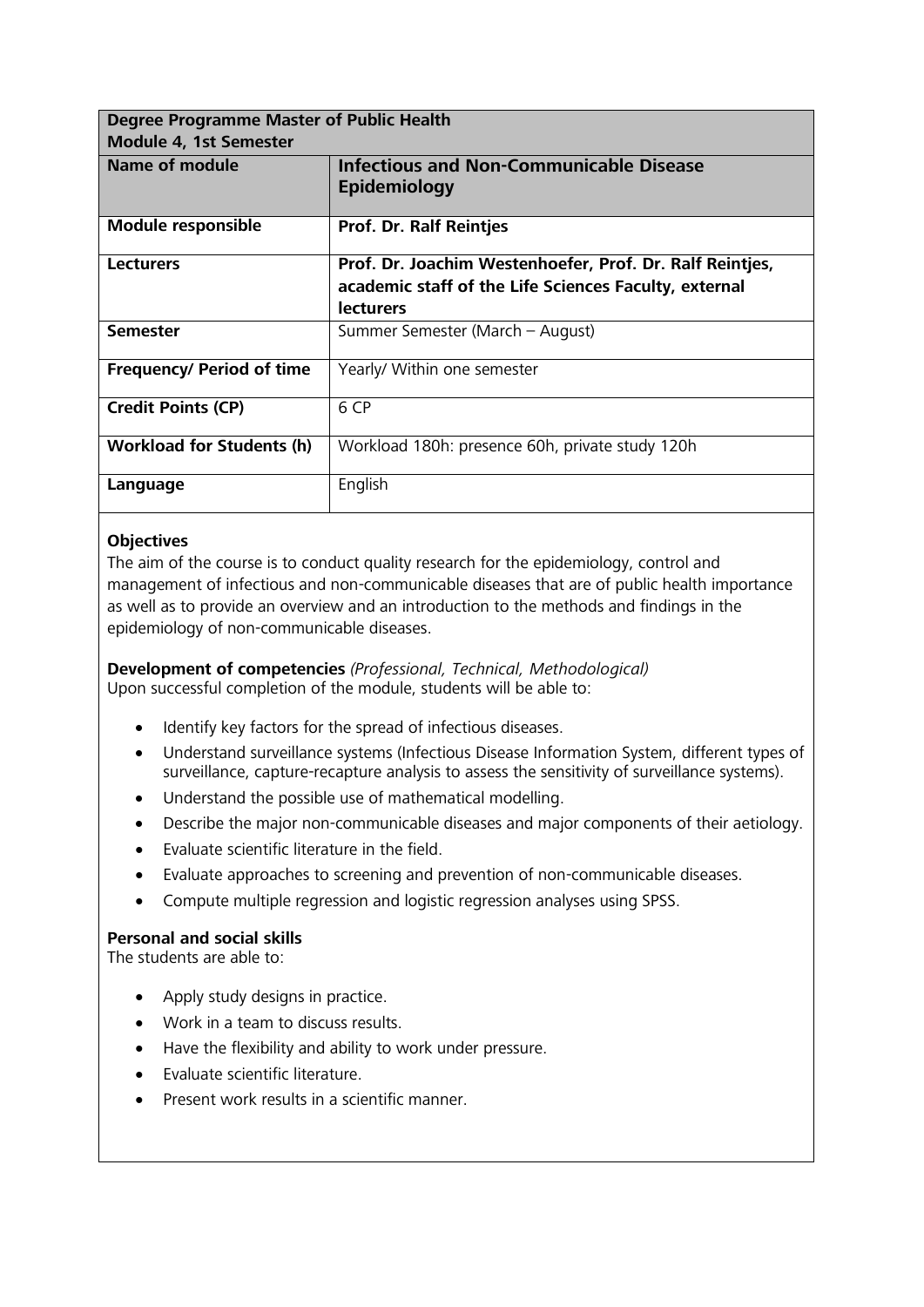The module comprises two subjects:

*Infectious Disease Epidemiology*

- Surveillance Infectious Disease Information System
- Principles of capture-recapture analysis: Assessing the sensitivity of surveillance systems
- Outbreak investigations systematic search for the source and transmission route
- Distribution of epidemics by WHO regions
- Key factors for the spread of infectious diseases
- Epidemiologic studies answering predefined questions
- Mathematic modelling in infectious disease epidemiology
- Concept of risk factors and approaches to prevention
- Screening
- Multiple and logistic regression, adjustment for confounding variables

*Non-Communicable Disease Epidemiology*

- Validity and applications of standardized data collection instruments (e.g. SF36, QOL)
- Overview of non-communicable diseases
- Epidemiology of cardio-vascular disease
- Epidemiology of diabetes
- Epidemiology of cancer
- Epidemiology of mental disorders

| <b>Teaching and Learning</b>           | Seminaristic instruction (seminaristischer Unterricht):                                                                                                           |
|----------------------------------------|-------------------------------------------------------------------------------------------------------------------------------------------------------------------|
| <b>Strategies/ Methodology/</b>        | Case scenarios                                                                                                                                                    |
| Media                                  | Computer practice                                                                                                                                                 |
|                                        | Students contributions (reports, group work)<br>$\bullet$                                                                                                         |
| Assessment(s)                          | Exam or presentation or written assignment                                                                                                                        |
| <b>Literature/ Working</b><br>material | Glanz, K, Rimer, BK & Viswanath, K (eds.) 2008, Health<br>Behaviour and Health Education. Theory, Research, and<br>Practice. 4th edn, Jossey-Bass, San Francisco. |
|                                        | Additional literature is provided on the e-learning platform                                                                                                      |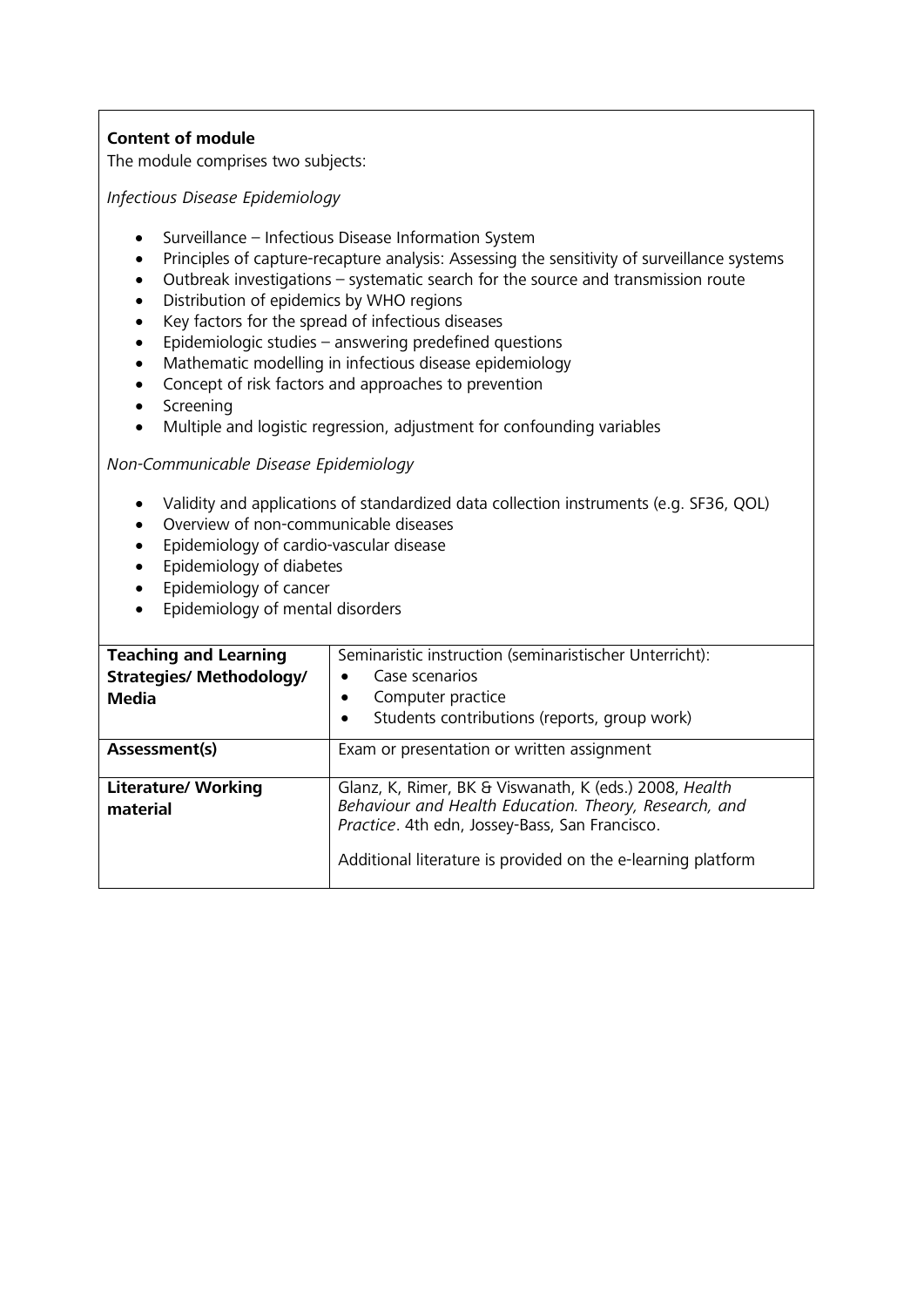<span id="page-13-0"></span>

| <b>Degree Programme Master of Public Health</b> |                                                                                                           |
|-------------------------------------------------|-----------------------------------------------------------------------------------------------------------|
| Module 5, 1st Semester                          |                                                                                                           |
| Name of module                                  | <b>Nutrition, Health Behaviour and Lifestyle</b>                                                          |
| <b>Module responsible</b>                       | Prof. Dr. Joachim Westenhoefer                                                                            |
| <b>Lecturers</b>                                | Prof. Dr. Joachim Westenhoefer, academic staff of the Life<br><b>Sciences Faculty, external lecturers</b> |
| <b>Semester</b>                                 | Summer Semester (March - August)                                                                          |
| <b>Frequency/ Period of time</b>                | Yearly/ Within one semester                                                                               |
| <b>Credit Points (CP)</b>                       | 6 CP                                                                                                      |
| <b>Workload for Students (h)</b>                | Workload 180h: presence 60h, private study 120h                                                           |
| Language                                        | English                                                                                                   |

The aim of the course is to develop a profound understanding of the role of lifestyle and health behaviours (such as nutrition, physical activity, smoking, alcohol consumption, coping with stress, sexual activity) and to advance the understanding for the processes necessary to change components in these fields and the capacity to apply the public health action cycle with respect to these fields.

**Development of competencies** *(Professional, Technical, Methodological)* Upon successful completion of the module, students will be able to:

- Describe the role of life style and health behaviour for health.
- Analyse the scientific literature in these fields.
- Apply the public health action cycle to health related problems in these fields.
- Apply project management methods to implement and monitor interventions.
- Analyse conditions for the change of life style and health behaviour.

#### **Personal and social skills**

- Communicate health related issues effectively with clients, employees, management and experts.
- Present work and research results in written and oral forms.
- Cooperate effectively in teams with other students.
- Distinguish clearly between scientific knowledge, assumptions and uncertainties.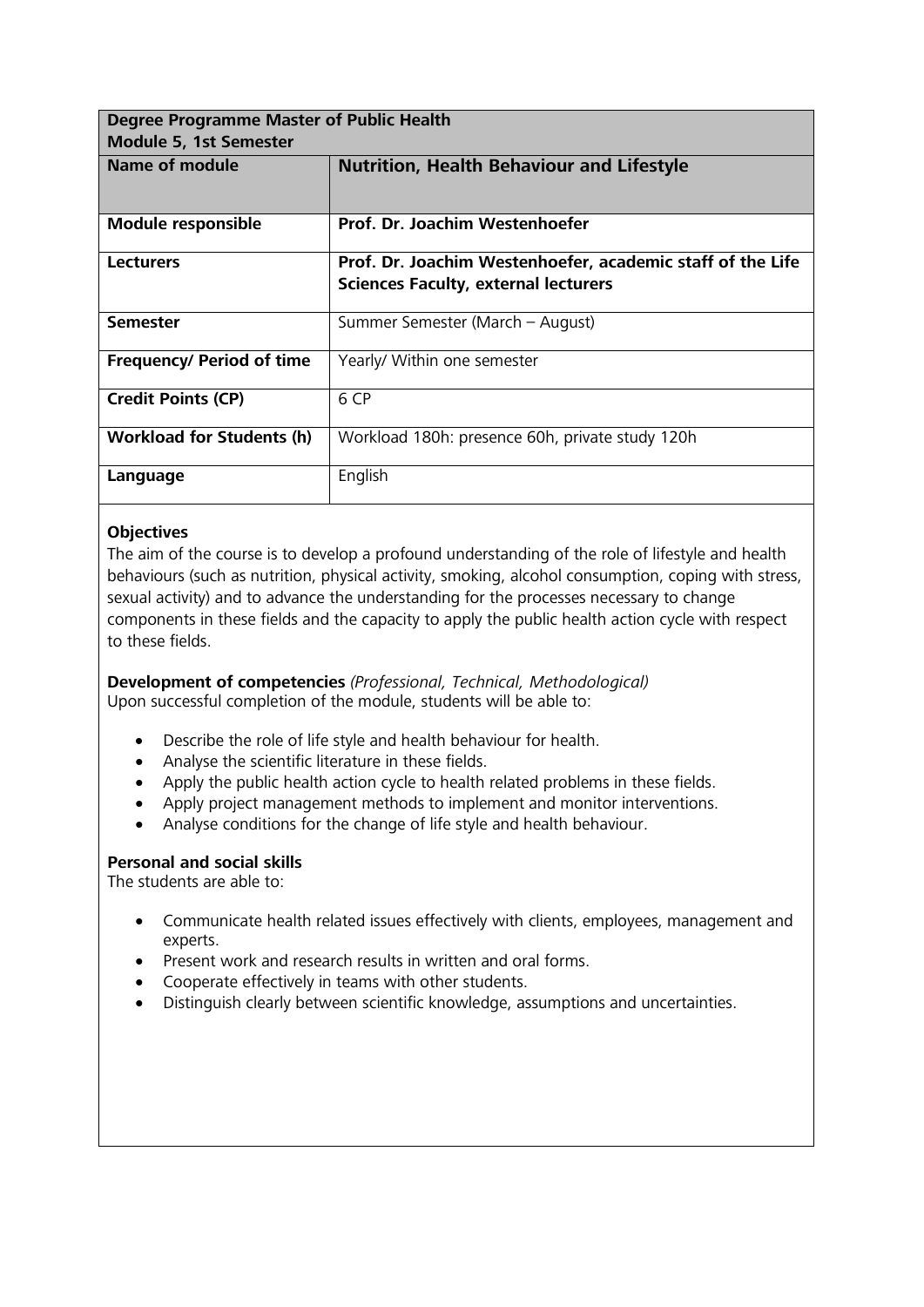The module comprises two subjects:

*Nutrition and Health*

- Principles of public health nutrition
- Diet-related diseases
- Obesity
- Malnutrition
- Assessment of diet, physical activity and nutritional status (as an exposure and/ or outcome)
- Determinants of normal and disorder eating behaviour

*Health Behaviour and Lifestyle*

• Indicators, determinants, trends and interventions in lifestyle and health behaviour, such as exercise activity, dietary behaviour, alcohol use, drug abuse, tobacco use, sexual behaviour, injury prone behaviour

| <b>Teaching and Learning</b><br><b>Strategies/ Methodology/</b><br><b>Media</b> | Seminaristic instruction (seminaristischer Unterricht):<br>Lectures<br>$\bullet$<br><b>Discussions</b><br>٠<br>Group work<br>$\bullet$<br>Case Studies |
|---------------------------------------------------------------------------------|--------------------------------------------------------------------------------------------------------------------------------------------------------|
| Assessment(s)                                                                   | Exam or presentation or written assignment                                                                                                             |
| <b>Literature/ Working</b><br>material                                          | Literature is provided on the e-learning platform                                                                                                      |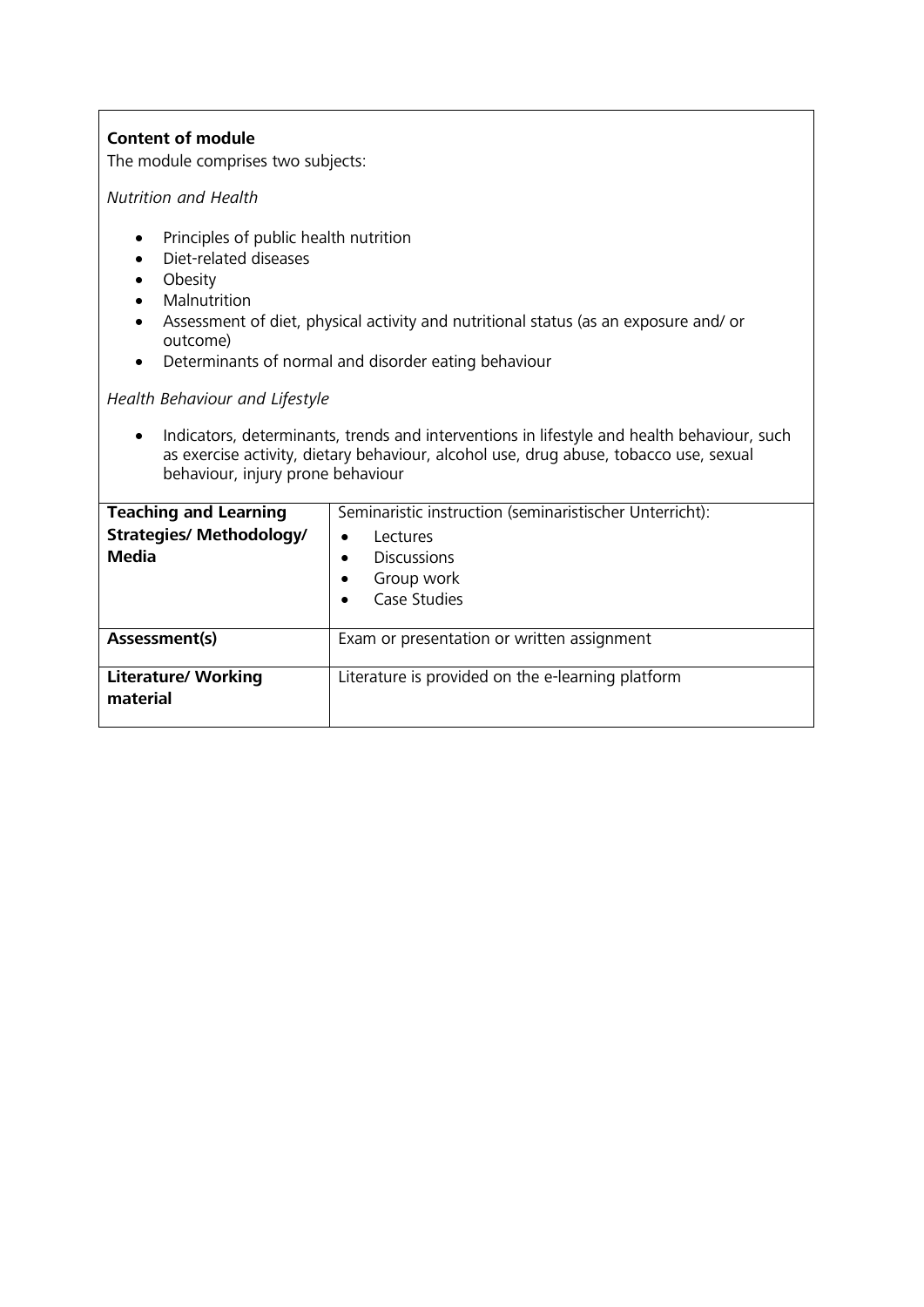#### **2nd Semester**

#### **5 Modules with each 6 CP/ Modules = 30 CP**

<span id="page-15-0"></span>

| <b>Degree Programme Master of Public Health</b> |                                                           |
|-------------------------------------------------|-----------------------------------------------------------|
| <b>Module 6, 2nd Semester</b>                   |                                                           |
| Name of module                                  | <b>Ethics and Scientific Methodology in Public Health</b> |
|                                                 |                                                           |
| <b>Module responsible</b>                       | <b>Prof. Dr. Christine Faerber</b>                        |
|                                                 |                                                           |
| <b>Lecturers</b>                                | Academic staff of the Life Sciences Faculty, external     |
|                                                 | <b>lecturers</b>                                          |
| <b>Semester</b>                                 | Winter Semester (September - February)                    |
|                                                 |                                                           |
| <b>Frequency/ Period of time</b>                | Yearly/ Within one semester                               |
|                                                 |                                                           |
| <b>Credit Points (CP)</b>                       | 6 CP                                                      |
|                                                 |                                                           |
| <b>Workload for Students (h)</b>                | Workload 180h: presence 60h, private study 120h           |
|                                                 |                                                           |
| Language                                        | English                                                   |
|                                                 |                                                           |

#### **Objectives**

The aim of the course is to focus on the systematic analysis of ethical and moral problems that arise in public health on a micro, meso and macro level. Furthermore the exploration of current developments in public health will be pivotal. In the course the key concept of evidence-based public health to searching and evaluating the public health literature will be introduced in order to strengthen the students' analytic assessment skills.

**Development of competencies** *(Professional, Technical, Methodological)* Upon successful completion of the module, students will be able to:

- Identify ethical problems and values in health care, health care research and public health.
- Analyse ethical problems on a micro, meso and macro level.
- Apply ethical principles.
- Articulate health, legal, social and political implications of policies for vulnerable populations.
- Identify current developments in public health.
- Reflect key concepts in evidence-based public health.
- Independently elaborate relevant public health research question.
- Appraise available evidence for design flaws and sound conclusion.
- Synthesize the results of an empirical literature search, based on main characteristics of design, finding and results.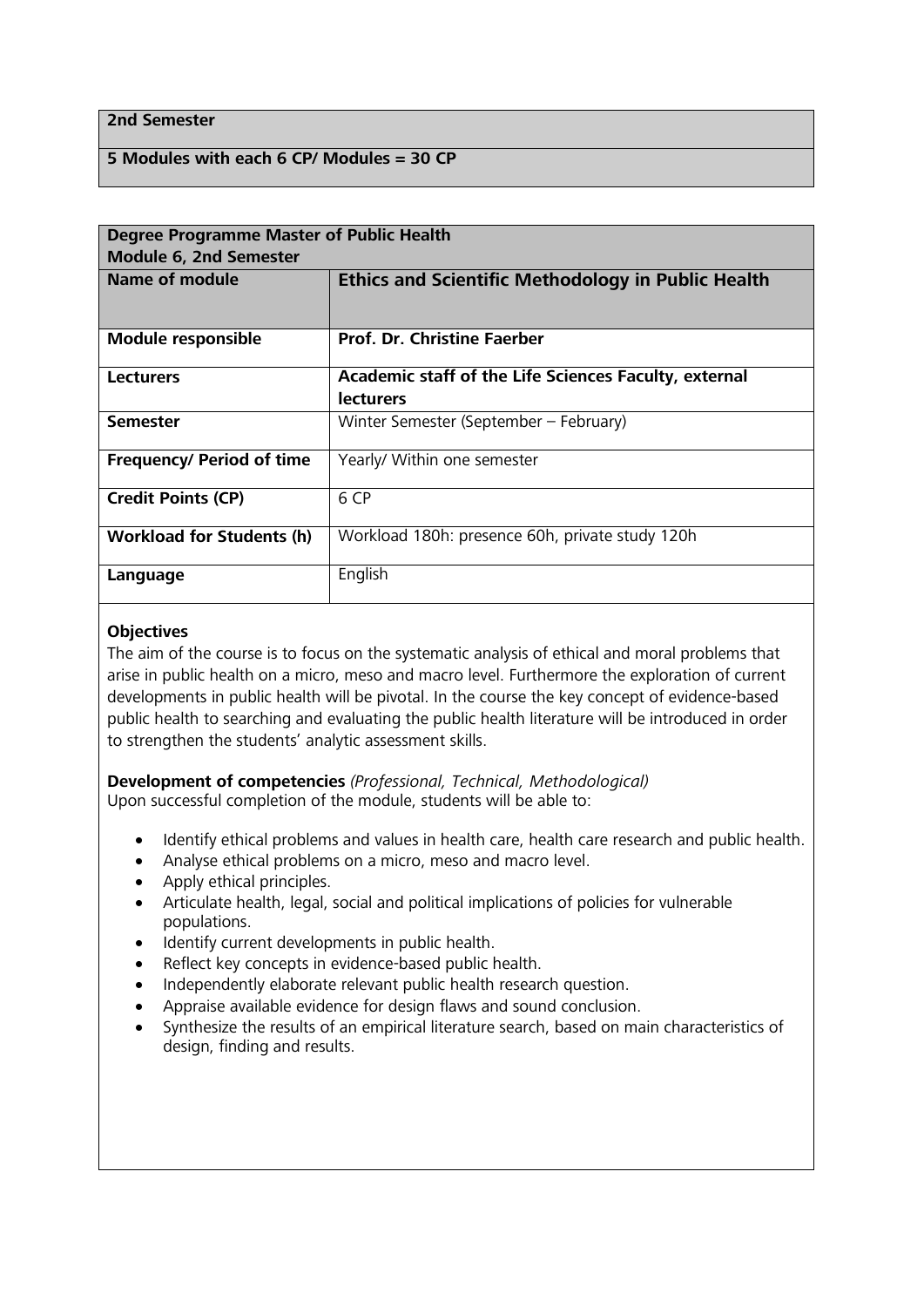#### **Personal and social skills**

The students are able to:

- Reflect on his/ her own ethical and moral foundations and beliefs and that of other people.
- To discuss ethical issues and discourses regarding health care, public Health and public Health research.
- To discuss current developments critically.

#### **Content of module**

The module comprises two subjects:

*Public Health Ethics*

- Ethical principles, decision-making, and case-studies in health care
- Issues and case studies in bioethics
- Theory, policy, and practice of public health ethics

*Literature Search and Scientific Methodology*

- Evidence-based public health
- Strategies for effective retrieval of public health resources
- Critical appraisal tools

| <b>Teaching and Learning</b>           | Seminaristic Instruction (seminaristischer Unterricht):                                                                                        |
|----------------------------------------|------------------------------------------------------------------------------------------------------------------------------------------------|
| <b>Strategies/ Methodology/</b>        | Lectures                                                                                                                                       |
| <b>Media</b>                           | <b>Discussions</b>                                                                                                                             |
|                                        | Group work                                                                                                                                     |
|                                        | Case Studies                                                                                                                                   |
|                                        |                                                                                                                                                |
| Assessment(s)                          | Exam or presentation or written assignment                                                                                                     |
| <b>Literature/ Working</b><br>material | Bayer, R, Lawrence, OG & Jennings, B (eds.) 2007, Public Health<br>ethics. Theory, policy, and practice, Oxford University Press,<br>New York. |
|                                        | Bradley, P & Burls A (eds.) 2000, Ethics in public and community<br>health, Routledge, London.                                                 |
|                                        | Dawson, A (ed.) 2011, Public Health Ethics. Key Concepts and<br>Issues in Policy and Practice, Cambridge University Press, New<br>York.        |
|                                        | Harris, DM 2011, Ethics in Health Services and Policy: A Global<br>Approach, Jossey-Bass, San Francisco.                                       |
|                                        | Hofmann, AH 2010, Scientific writing and communication:<br>papers, proposals, and presentations, Oxford University Press,<br>New York.         |
|                                        | Additional literature is provided on the e-learning platform                                                                                   |
|                                        |                                                                                                                                                |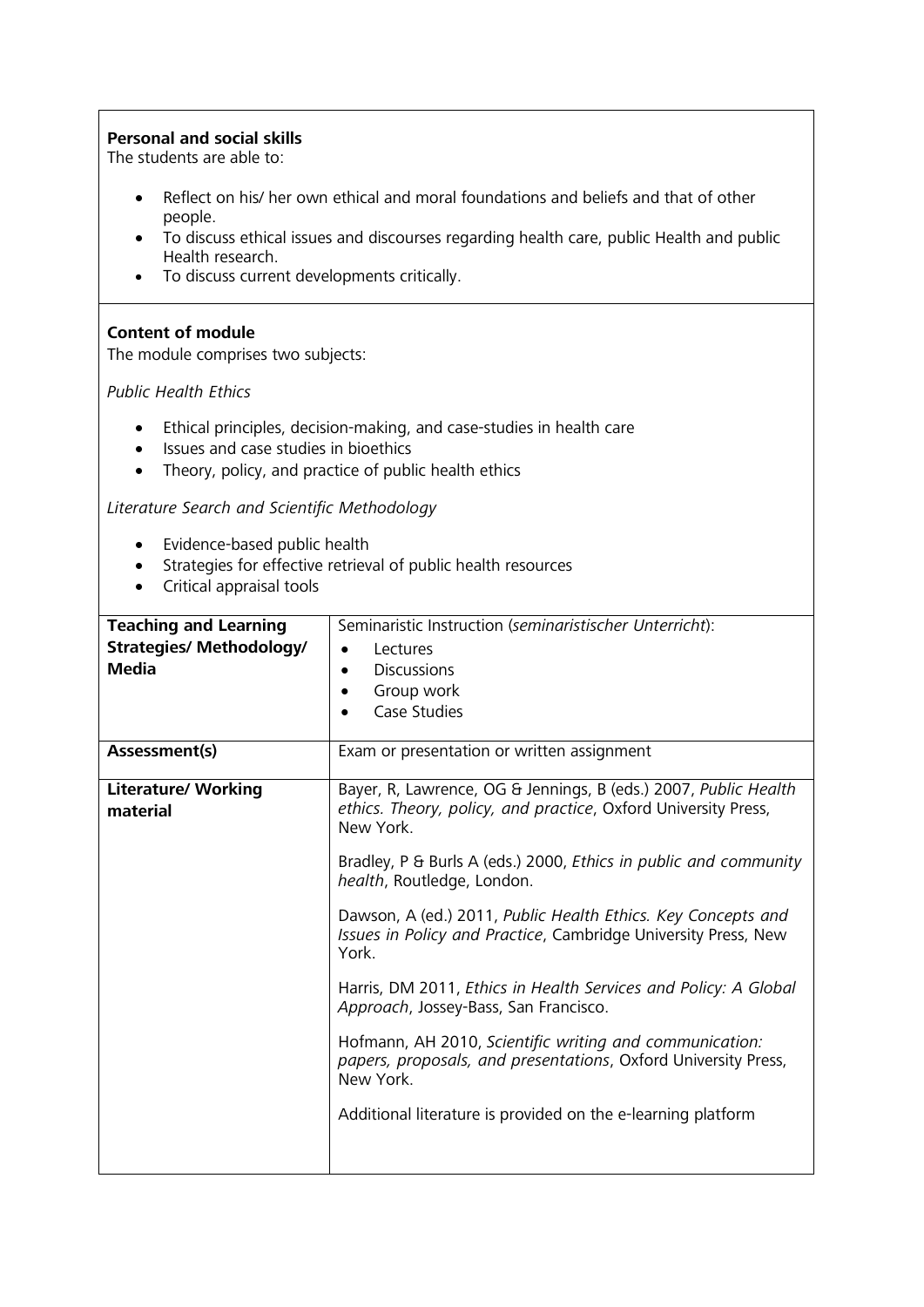<span id="page-17-0"></span>

| <b>Degree Programme Master of Public Health</b> |                                                              |
|-------------------------------------------------|--------------------------------------------------------------|
| <b>Module 7, 2nd Semester</b>                   |                                                              |
| Name of module                                  | <b>Health Policy</b>                                         |
|                                                 |                                                              |
| <b>Module responsible</b>                       | Prof. Dr. York Zoellner                                      |
| Lecturer                                        | Prof. Dr. York Zoellner, academic staff of the Life Sciences |
|                                                 | <b>Faculty, external lecturers</b>                           |
| <b>Semester</b>                                 | Winter Semester (September - February)                       |
| <b>Frequency/ Period of time</b>                | Yearly/ Within one semester                                  |
| <b>Credit Points (CPs)</b>                      | 6 CP                                                         |
| <b>Workload for Students (h)</b>                | Workload 180h: presence 60h, private study 120h              |
| Language                                        | English                                                      |

The aim of the course is two-fold: first, to acquire a broad understanding of policy issues and management theory in general; second, to recognize the interdependencies between the former, and apply the concepts acquired to the specific context of public health and health care provision. Additionally, the course aims to deepen students' understanding of particular public health issues and policy elements. This will pertain to the allocation of health care resources on national, regional and global levels, equity in finance and provision, and priority-setting from different perspectives.

**Development of competencies** *(Professional, Technical, Methodological)* Upon successful completion of the module, students will be able to:

- Apply basic knowledge to public health policies (including environmental policies having an impact on health).
- Identify the schools of thought of management theory embedded in different public health policy elements.
- Apply advanced policy and management concepts to the analysis of health systems.
- Identify the interests reflected in the positions of key stakeholder groups in the Public Health field.

#### **Personal and social skills**

The students are able to:

- Work in a multi-cultural environment and team.
- Reflect critically upon contemporary developments.
- Discuss the pros and cons of particular health care system elements in reasonable depth.
- Discuss policy and management issues in a holistic and in-depth manner.
- Engage in science-based, goal-oriented discussions with Public Health stakeholders and peers.
- Critically appraise press reports and media broadcasts.

#### **Content of module**

The module comprises two subjects: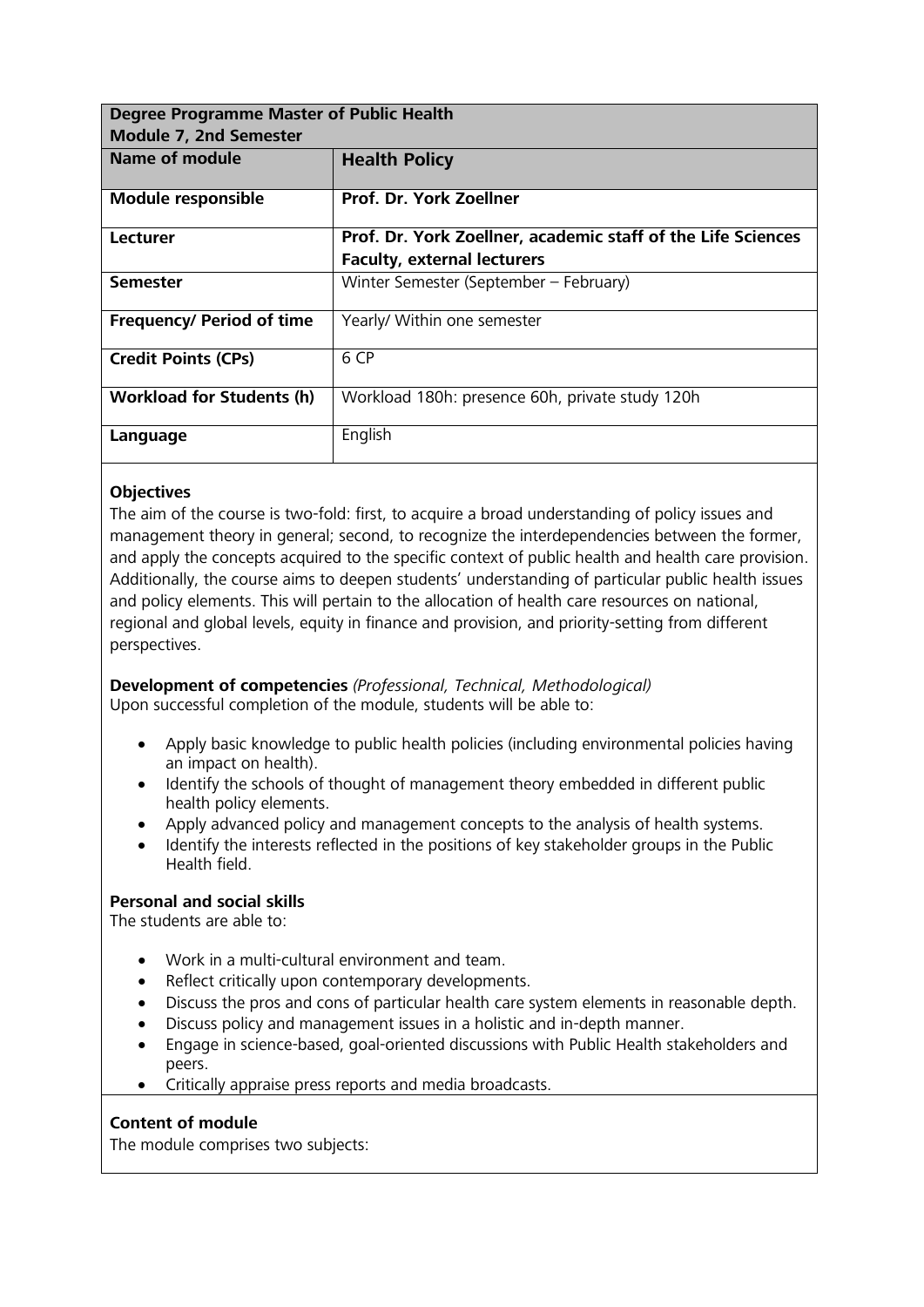#### *Health Policy*

- Global context of public health
- European context of public health
- Comparative health policies in different countries
- Main health challenges, current political strategies, strengths and weaknesses
- Specific issues in global and European public health

#### *Health Management*

- Philosophical concepts/ problems of ethics in health care management
- Systematic comparative analysis of health care systems
- Management of health care systems in different countries
- Human resource management and capacity building in public health systems
- Sector wide approaches and vertical programmes in public health systems
- Building blocks of health care systems
- Performance assessment in health care

| <b>Teaching and Learning</b>           | Seminaristic instruction (seminaristischer Unterricht):                                                                                            |
|----------------------------------------|----------------------------------------------------------------------------------------------------------------------------------------------------|
| <b>Strategies/ Methodology/</b>        | Lectures<br>$\bullet$                                                                                                                              |
| <b>Media</b>                           | <b>Discussions</b>                                                                                                                                 |
|                                        | Group work                                                                                                                                         |
|                                        | Case Studies                                                                                                                                       |
| Assessment(s)                          | Exam or presentation or written assignment                                                                                                         |
| <b>Literature/ Working</b><br>material | Walshe, K & Smith, J (eds.), 2011, Healthcare Management, 2nd<br>edn, Open University Press/ McGraw-Hill, Berkshire.                               |
|                                        | Andersen, G.E. (1999): The Three Worlds of Welfare Capitalism.<br>John Wiley & Sons.                                                               |
|                                        | Beaglehole, R & Bonita, R, 2001, Global Public Health – a new<br>era, 2nd edn, Oxford University Press, New York.                                  |
|                                        | Birn, AE, Pillay, Y & Holtz, TH 2009, Textbook of International<br>Health; Global Health in a dynamic World, Oxford University<br>Press, New York. |
|                                        | Merson, MH, Black, R & Mills, AJ 2012, Global Health, Diseases,<br>Programs, Systems and Policies, 3rd edn, Jones & Bartlett,<br>London.           |
|                                        | Goodwin, N et.al. 2006, Managing Health Services, Open<br>University Press, London.                                                                |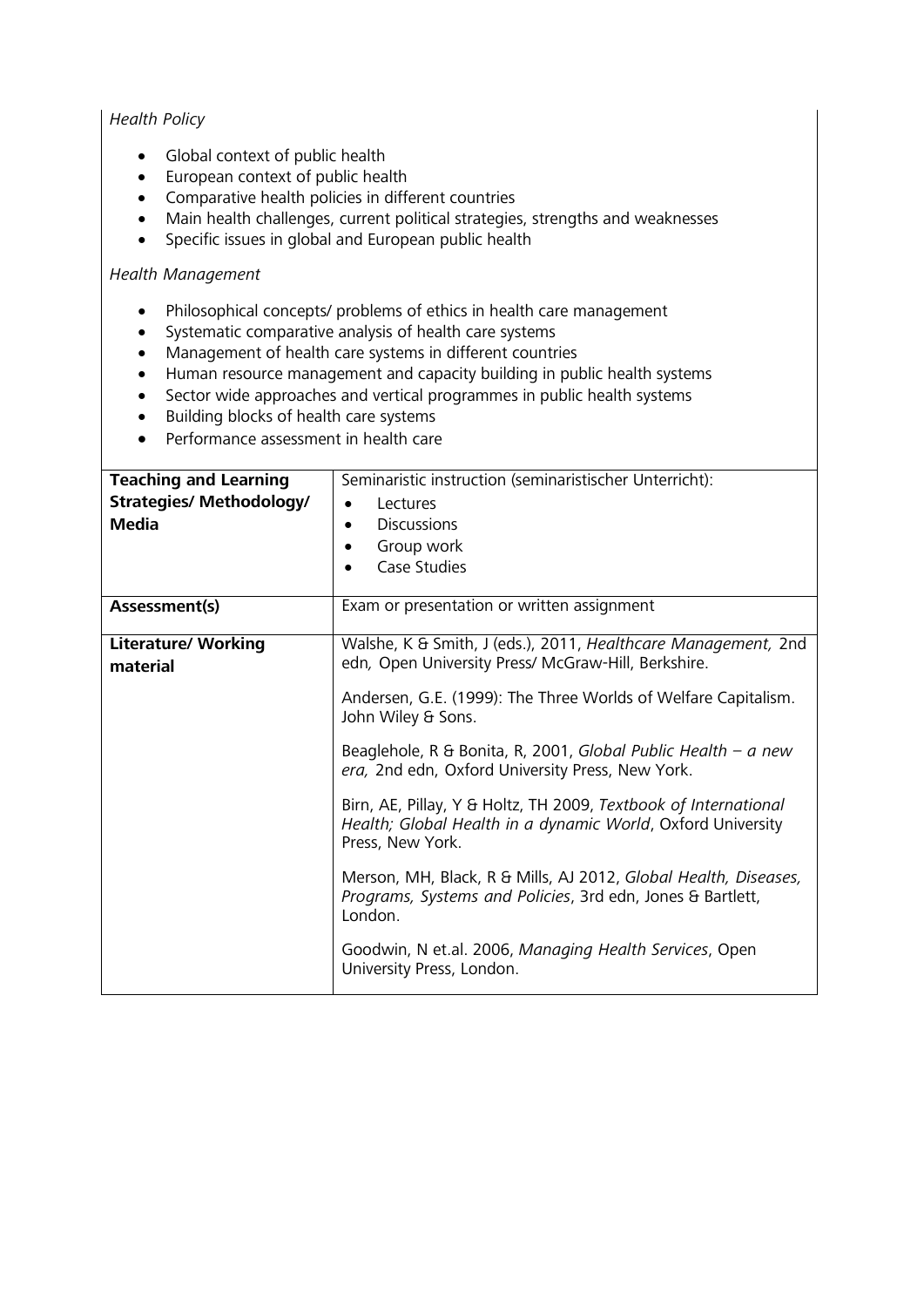<span id="page-19-0"></span>

| <b>Degree Programme Master of Public Health</b> |                                                              |
|-------------------------------------------------|--------------------------------------------------------------|
| <b>Module 8, 2nd Semester</b>                   |                                                              |
| Name of module                                  | <b>Health Economics</b>                                      |
|                                                 |                                                              |
| <b>Module responsible</b>                       | Prof. Dr. York Zoellner                                      |
| <b>Lecturers</b>                                | Prof. Dr. York Zoellner, academic staff of the Life Sciences |
|                                                 | <b>Faculty, external lecturers</b>                           |
| <b>Semester</b>                                 | Winter Semester (September - February)                       |
| <b>Frequency/ Period of time</b>                | Yearly/ Within one semester                                  |
| <b>Credit Points (CP)</b>                       | 6 CP                                                         |
| <b>Workload for Students (h)</b>                | Workload 180h: presence 60h, private study 120h              |
| Language                                        | English                                                      |

The objective of the course is to acquire the conceptual understanding and hands-on skills required to apply economic theory to the challenges of healthcare finance, provider remuneration, distribution of healthcare goods and services, and cost-effectiveness assessment of the latter. The course intends to deepen students' understanding of particular health care and public health issues and policy elements. This will pertain to the allocation of health care resources on national, regional and global levels, equity in finance and provision, and prioritysetting from different perspectives.

**Development of competencies** *(Professional, Technical, Methodological)* Upon successful completion of the module, students will be able to:

- Apply advanced policy, management and economic concepts to the analysis of health systems.
- Identify the interests reflected in the positions of key stakeholder groups in the Public Health field.
- Discuss policy, management and economic issues in a holistic and in-depth manner.
- Recognize the interdependencies between micro and macro-economic issues in global health.
- Apply the acquired concepts in a quantitative way to particular case studies, such as the effectiveness and cost-effectiveness of public health interventions.
- Critically appraise press reports and media broadcasts.

#### **Personal and social skills**

- Work in a multi-cultural environment and team.
- Reflect critically upon contemporary developments.
- Discuss the pros and cons of particular health care system elements in reasonable depth.
- Engage in science-based, goal-oriented discussions with Public Health stakeholders and peers.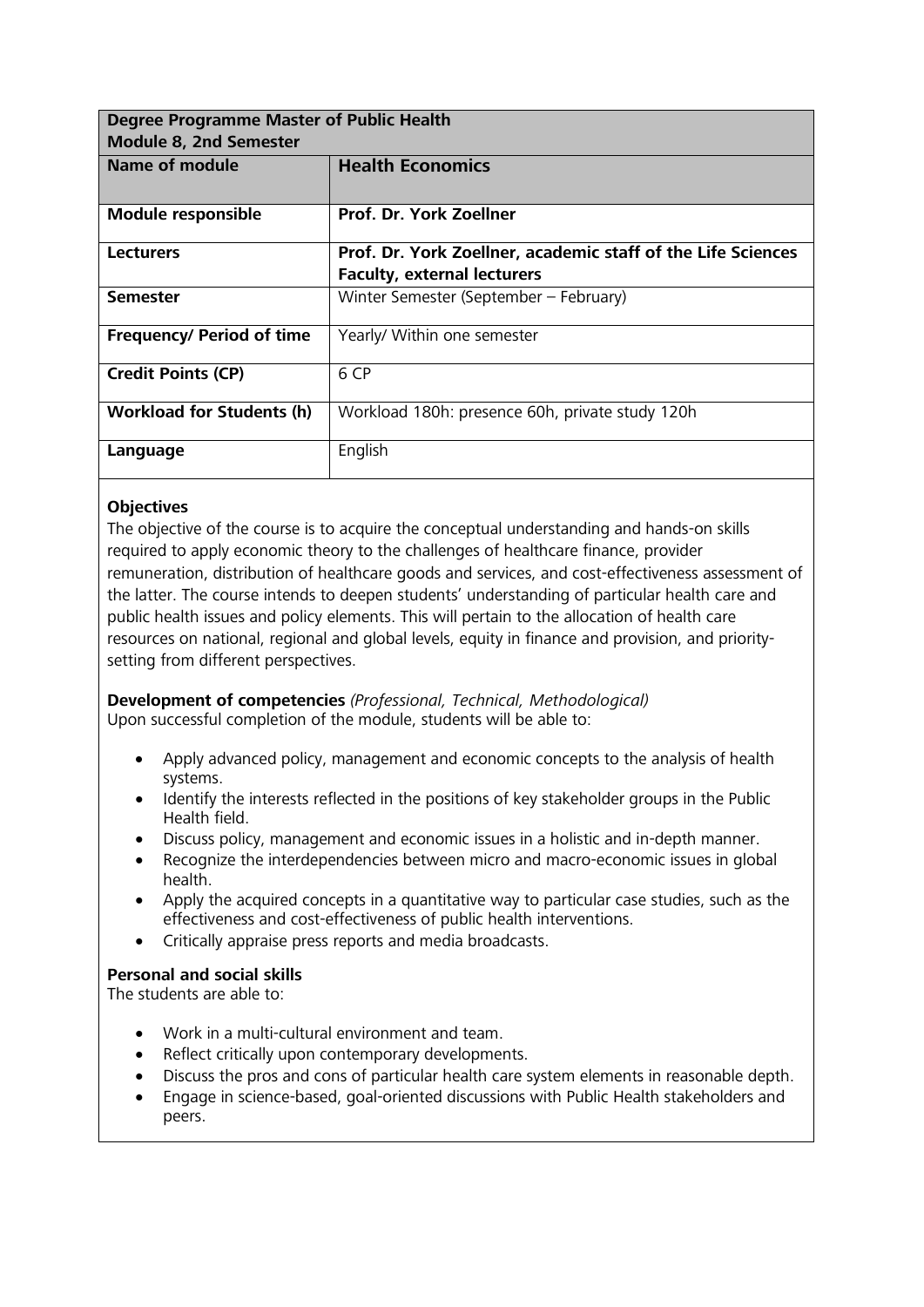The module comprises two subjects:

#### *Health Economics*

- Basic micro and macro-economic definitions and tools
- Economic analysis applied to different healthcare goods and 'bads'
- Demand for, and supply of, health insurance
- Production and cost of health care
- Equity in the finance and provision of health care
- Economic evaluation and its role in the allocation of scarce resources

#### *Health Care Organisation*

- System typologies in provision and finance
- Systematic comparative analysis of different healthcare systems with respect to various indicators or performance metrics
- Asymmetry of information; regulatory and market solutions
- Governance in health care: stakeholders, structures, processes

| <b>Teaching and Learning</b>    | Seminaristic instruction (seminaristischer Unterricht):                                                              |
|---------------------------------|----------------------------------------------------------------------------------------------------------------------|
| <b>Strategies/ Methodology/</b> | Lectures<br>٠                                                                                                        |
| <b>Media</b>                    | <b>Discussions</b><br>$\bullet$                                                                                      |
|                                 | Group work<br>٠                                                                                                      |
|                                 | Case Studies<br>$\bullet$                                                                                            |
|                                 |                                                                                                                      |
| Assessment(s)                   | Exam or presentation or written assignment                                                                           |
|                                 |                                                                                                                      |
| <b>Literature/ Working</b>      | Morris, S, Devlin, N & Parkin, D 2012, Economic analysis in                                                          |
| material                        | health care, 2nd edn, John Wiley & Sons, Wiley.                                                                      |
|                                 | Folland S, Goodman AC & Stano M 2012, The Economics of<br>Health and Health Care, 7th edn, Pearson Higher Education. |
|                                 | or equivalent current literature                                                                                     |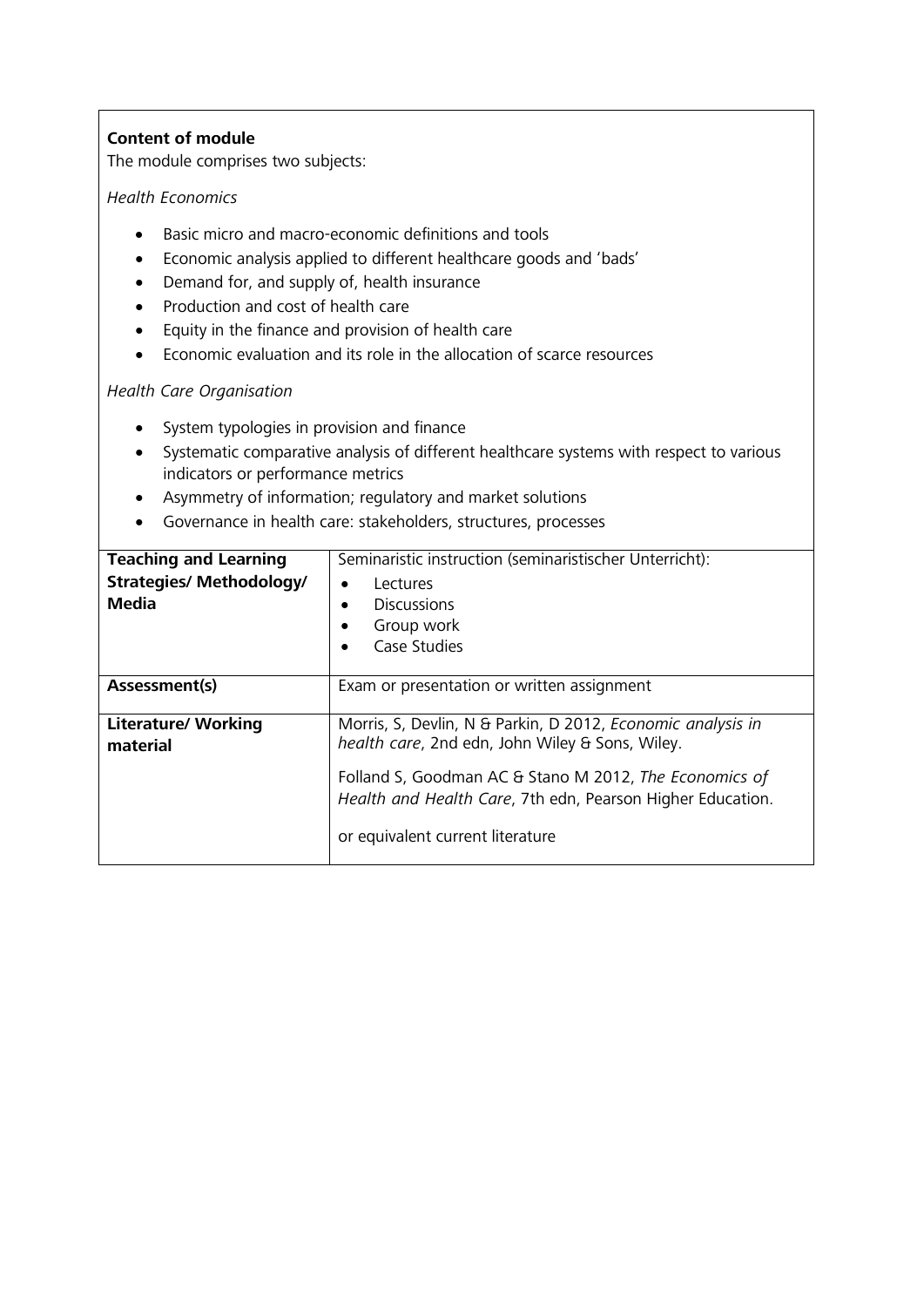<span id="page-21-0"></span>

| <b>Degree Programme Master of Public Health</b> |                                                                                                                    |
|-------------------------------------------------|--------------------------------------------------------------------------------------------------------------------|
| <b>Module 9, 2nd Semester</b>                   |                                                                                                                    |
| <b>Name of module</b>                           | <b>Physical, Chemical and Biological Environment and</b><br><b>Health</b>                                          |
| <b>Module responsible</b>                       | Prof. Dr. (mult.) Dr. h.c. (mult.) Walter Leal                                                                     |
| <b>Lecturers</b>                                | Prof. Dr. (mult.) Dr. h.c. (mult.) Walter Leal, academic staff<br>of the Life Sciences Faculty, external lecturers |
| <b>Semester</b>                                 | Winter Semester (September – February)                                                                             |
| <b>Frequency/ Period of time</b>                | Yearly/ Within one semester                                                                                        |
| <b>Credit Points (CP)</b>                       | 6 CP                                                                                                               |
| <b>Workload for Students (h)</b>                | Workload 180h: presence 60h, private study 120h                                                                    |
| Language                                        | English                                                                                                            |

The aim of the course is to foster a profound understanding of the influences of environmental factors, issues and phenomena - of a physical, chemical and biological nature - on health. In addition, the course intends to develop the capacity among students to apply principles and practices of public health action, in the assessment and control of those environmental factors that can potentially affect health, helping to preventing disease and to create health-supportive environments.

**Development of competencies** *(Professional, Technical, Methodological)* Upon successful completion of the module, students will be able to:

- Describe the role played by environmental issues on health.
- Analyse the scientific literature in the area.
- Understand how physical, chemical and biological factors influence the health of people and ecosystems.
- Apply project management methods to implement and monitor interventions.

#### **Personal and social skills**

- Communicate environmental health related issues effectively with clients, employees, management and experts.
- Present empirical work and research results in written and oral forms.
- Cooperate effectively in teams with other students.
- Distinguish clearly between scientific knowledge, assumptions and uncertainties.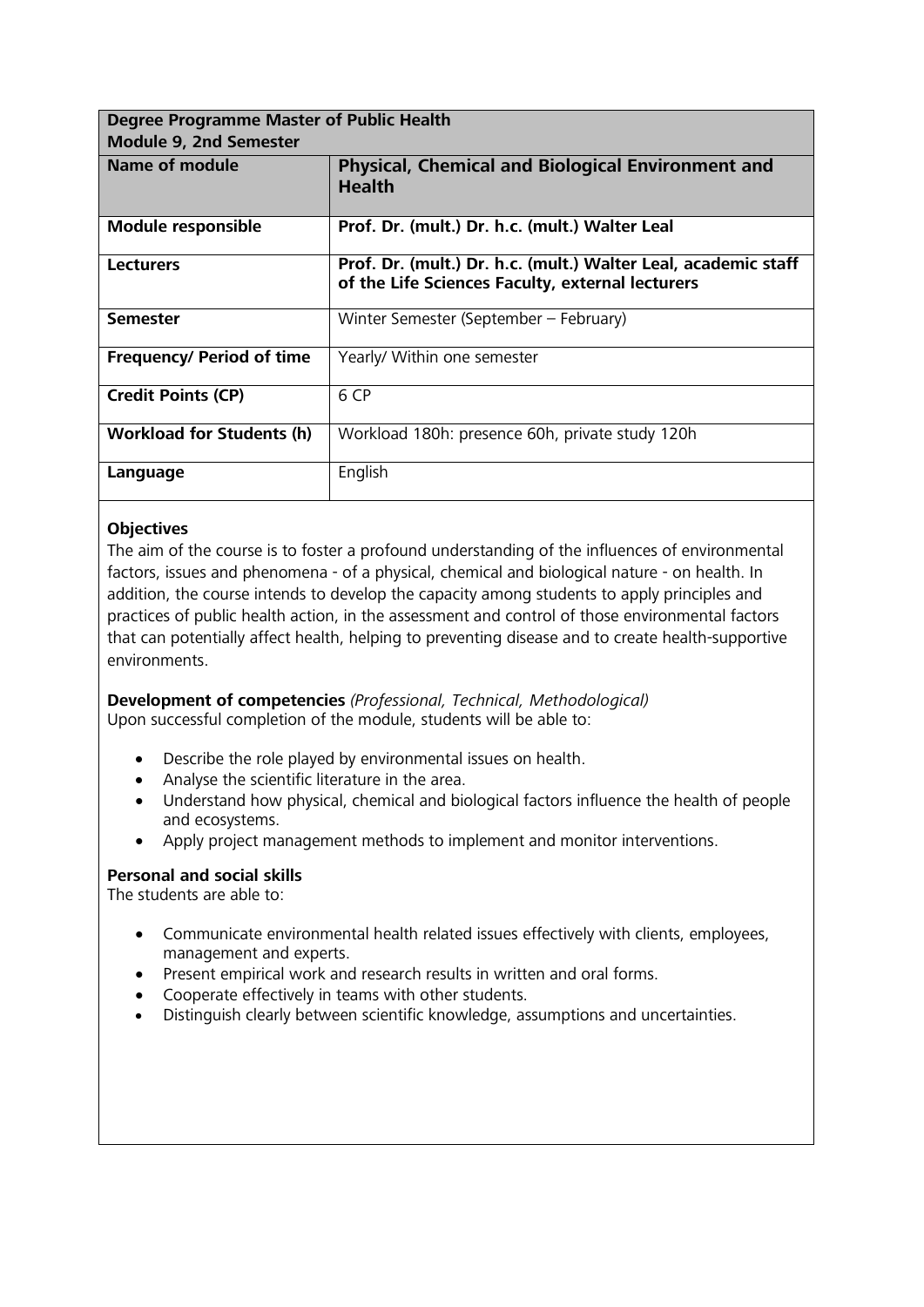The module comprises two subjects:

*Environment and Health 1*

- An introduction to environment and health
- Environmentally related health risks
- Contaminants in the biosphere and the geosphere
- Environmental conditions and the health of children
- Environmental toxicology and epidemiology: Fine particle emissions and their impact on the environment and health
- Descriptive and analytical methods in environmental health research

*Environment and Health 2*

- Environment and health in the working place
- Environmental monitoring as a tool for health protection
- Pesticides, heavy metals and nitrates: water as a health risk
- Climate change management and health
- Research project

| <b>Teaching and Learning</b><br><b>Strategies/ Methodology/</b><br><b>Media</b> | Seminaristic instruction (seminaristischer Unterricht):<br>Lectures<br>$\bullet$<br>interactive exercises<br>$\bullet$<br>case studies<br>٠<br>project-based work<br>$\bullet$                                                                                                                                                                                                                                                                                                                                                                                                       |
|---------------------------------------------------------------------------------|--------------------------------------------------------------------------------------------------------------------------------------------------------------------------------------------------------------------------------------------------------------------------------------------------------------------------------------------------------------------------------------------------------------------------------------------------------------------------------------------------------------------------------------------------------------------------------------|
| Assessment(s)                                                                   | Exam or presentation or written assignment                                                                                                                                                                                                                                                                                                                                                                                                                                                                                                                                           |
| <b>Literature/ Working</b><br>material                                          | Moelle, DW 2011, Environmental Health, Harvard University<br>Press, Cambridge (MA), USA.<br>Prüss-Üstün, A, Bonjour, S & Corvalán, C 2008,<br>The impact of the environment on health by country: a meta-<br>synthesis. Environmental Health, vol. 7, Issue 7,<br><http: 1="" 7="" content="" www.ehjournal.net=""><br/>Tarkowski, SM 2007, Environmental health research in Europe -<br/>bibliometric analysis, European Journal of Public Health, vol. 17,<br/>issue 1, pp. 14-18.<br/><http: 14.full="" 17="" content="" eurpub.oxfordjournals.org="" suppl_1=""></http:></http:> |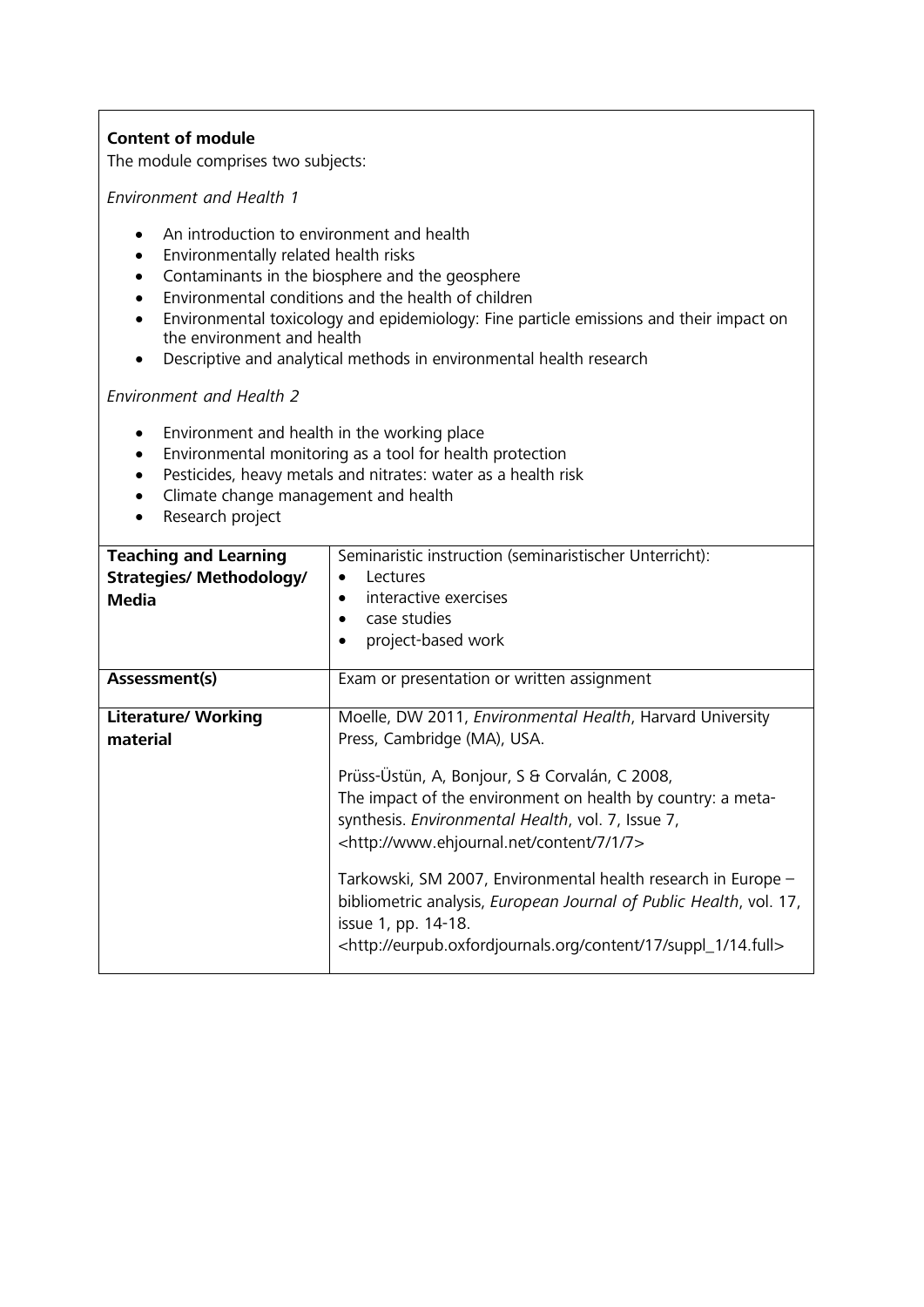<span id="page-23-0"></span>

| Degree Programme Master of Public Health |                                                            |
|------------------------------------------|------------------------------------------------------------|
| Module 10, 2nd Semester                  |                                                            |
| Name of module                           | <b>Occupational Health</b>                                 |
|                                          |                                                            |
| <b>Module responsible</b>                | Prof. Dr. Wolf Polenz                                      |
| <b>Lecturer</b>                          | Prof. Dr. Joachim Westenhoefer, academic staff of the Life |
|                                          | <b>Sciences Faculty, external lecturers</b>                |
| <b>Semester</b>                          | Winter Semester (September - February)                     |
| <b>Frequency/ Period of time</b>         | Yearly/ Within one semester                                |
| <b>Credit Points (CP)</b>                | 6 CP                                                       |
| <b>Workload for Students (h)</b>         | Workload 180h: presence 60h, private study 120h            |
| Language                                 | English                                                    |

The aim of the course is to develop a profound understanding of the role of workplace for health, the process necessary to change components in the field and the capacity to apply the public health action cycle with respect to that field.

**Development of competencies** *(Professional, Technical, Methodological)* Upon successful completion of the module, students will be able to:

- Describe the role of workplace for health.
- Analyse the scientific literature in these fields.
- Apply the public health action cycle to health related problems in these fields.
- Apply project management methods to implement and monitor interventions.
- Analyse conditions for the change of workplace settings.

#### **Personal and social skills**

- Communicate health related issues effectively with clients, employees, management and experts.
- Present work and research results in written and oral forms.
- Cooperate effectively in teams with other students.
- Distinguish clearly between scientific knowledge, assumptions and uncertainties.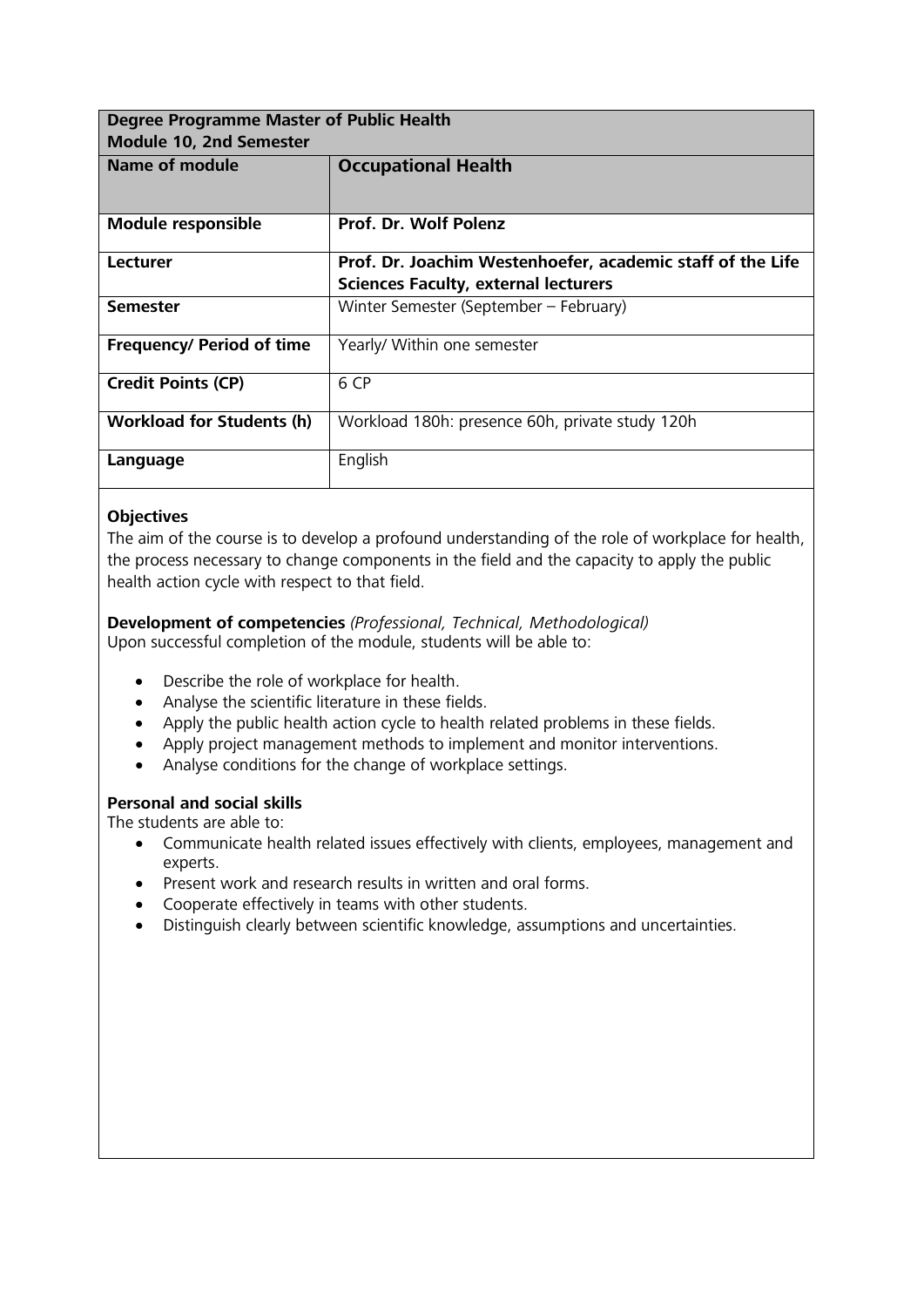The module comprises two subjects:

*Work and Health 1*

- Foundational concepts of workplace health
- Global epidemiology of workplace health
- Basics of workplace health promotion
- Psychosocial health at work
- Gender and work

*Work and Health 2*

- An integrated approach to workplace health
- Review of workplace health promotion
- Basics of classic occupational health and safety
- Research instruments for workplace health
- Areas of special concern in occupational health

| <b>Teaching and Learning</b><br><b>Strategies/ Methodology/</b><br>Media | Seminaristic instruction (seminaristischer Unterricht):<br>Lectures<br>٠<br><b>Discussions</b><br>$\bullet$<br>Group work<br>Case Studies                                           |
|--------------------------------------------------------------------------|-------------------------------------------------------------------------------------------------------------------------------------------------------------------------------------|
| Assessment(s)                                                            | Exam or presentation or written assignment                                                                                                                                          |
| <b>Literature/ Working</b><br>material                                   | Elgstrand, K & Petersson, NF 2009, OSH for development, Royal<br>Institute of Technology, Stockholm.<br>Guidotti, TL 2011, Global Occupational Health, University Press,<br>Oxford. |
|                                                                          | Gatchel, RJ & Schultz, IZ (eds.) 2013, Handbook of Occupational<br>Health and Wellness, Springer, New York.                                                                         |
|                                                                          | Hanson, A 2007, Workplace Health Promotion: A salutogenic<br>Approach, Milton Keynes, Bloomington.                                                                                  |
|                                                                          | O'Donnell, MP 2002, Health Promotion in the Workplace, 3rd<br>edn, Albany, Delmar.                                                                                                  |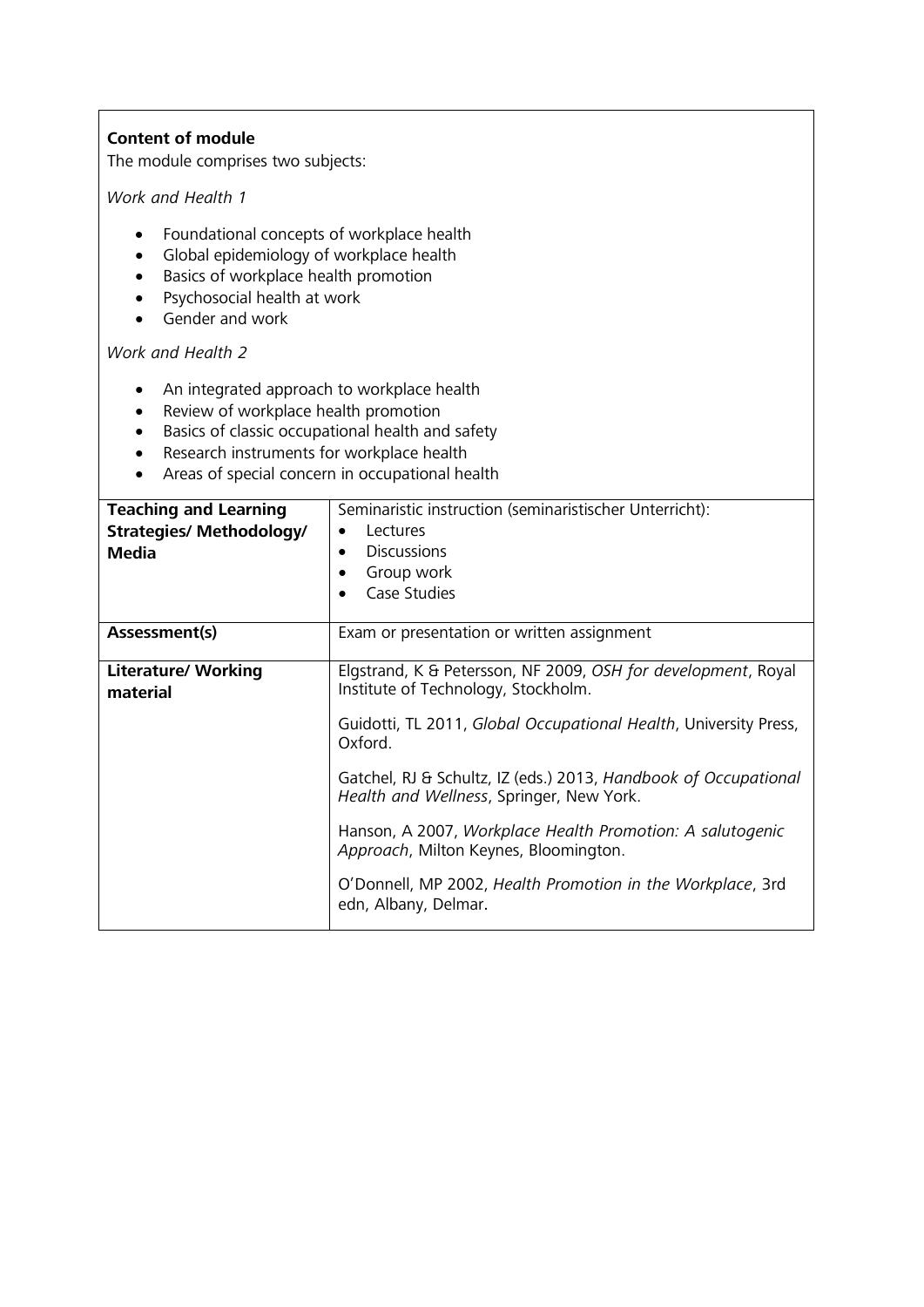<span id="page-25-0"></span>

| <b>Degree Programme Master of Public Health</b><br><b>Module 11, 3rd Semester</b> |                                                                                                                                                                                                                                                                                                                                                                                                         |
|-----------------------------------------------------------------------------------|---------------------------------------------------------------------------------------------------------------------------------------------------------------------------------------------------------------------------------------------------------------------------------------------------------------------------------------------------------------------------------------------------------|
| <b>Name of module</b>                                                             | <b>Master Thesis MPH</b>                                                                                                                                                                                                                                                                                                                                                                                |
| <b>Module responsible</b>                                                         | Prof. Dr. med. Ralf Reintjes                                                                                                                                                                                                                                                                                                                                                                            |
| Lecturer                                                                          | The master thesis will be supervised by one professor of HAW<br>Hamburg and a second supervisor. The choice of the second<br>supervisor can be made by the student to be either a member of<br>the academic staff of the HAW Hamburg or a person from their<br>professional background who has at least attained a Master's<br>degree. The supervisors have to be approved by the examination<br>board. |
| <b>Semester</b>                                                                   | 3 <sup>rd</sup> semester<br>The master thesis may only be started once all examination<br>credits from the first part of the course have been successfully<br>completed. Exceptions require approval by the examination<br>board.                                                                                                                                                                       |
| <b>Credit Points (CP)</b>                                                         | 30 CP                                                                                                                                                                                                                                                                                                                                                                                                   |
| <b>Entry Requirements</b>                                                         | Acquisition of 60 CPs in total<br>(10 Modules from the $1st$ and $2nd$ semester with 6 CP each)                                                                                                                                                                                                                                                                                                         |
| <b>Workload for Students (h)</b>                                                  | 900 hrs (6 months)                                                                                                                                                                                                                                                                                                                                                                                      |
| Language                                                                          | English<br>Exceptions require approval by the examination board.                                                                                                                                                                                                                                                                                                                                        |

The aim of the thesis is to prove students' capability to apply scientific methods and findings, to independently handle an issue taken from the field of work associated with their degree course, addressing the issue in interdisciplinary contexts and independently expanding and further developing their scientific knowledge.

**Development of competencies** *(Professional, Technical, Methodological)* Upon successful completion of the module, students will be able to:

- Gain a comprehensive and in-depth knowledge about the current developments of topics in the field of public health.
- Identify relevant themes, focus and structure of a specific topic
- Apply suitable methods to answer the research question.
- Integrate acquired theoretical scientific knowledge and methodology public health research.
- Independently carry out research with considerations of ethical aspects.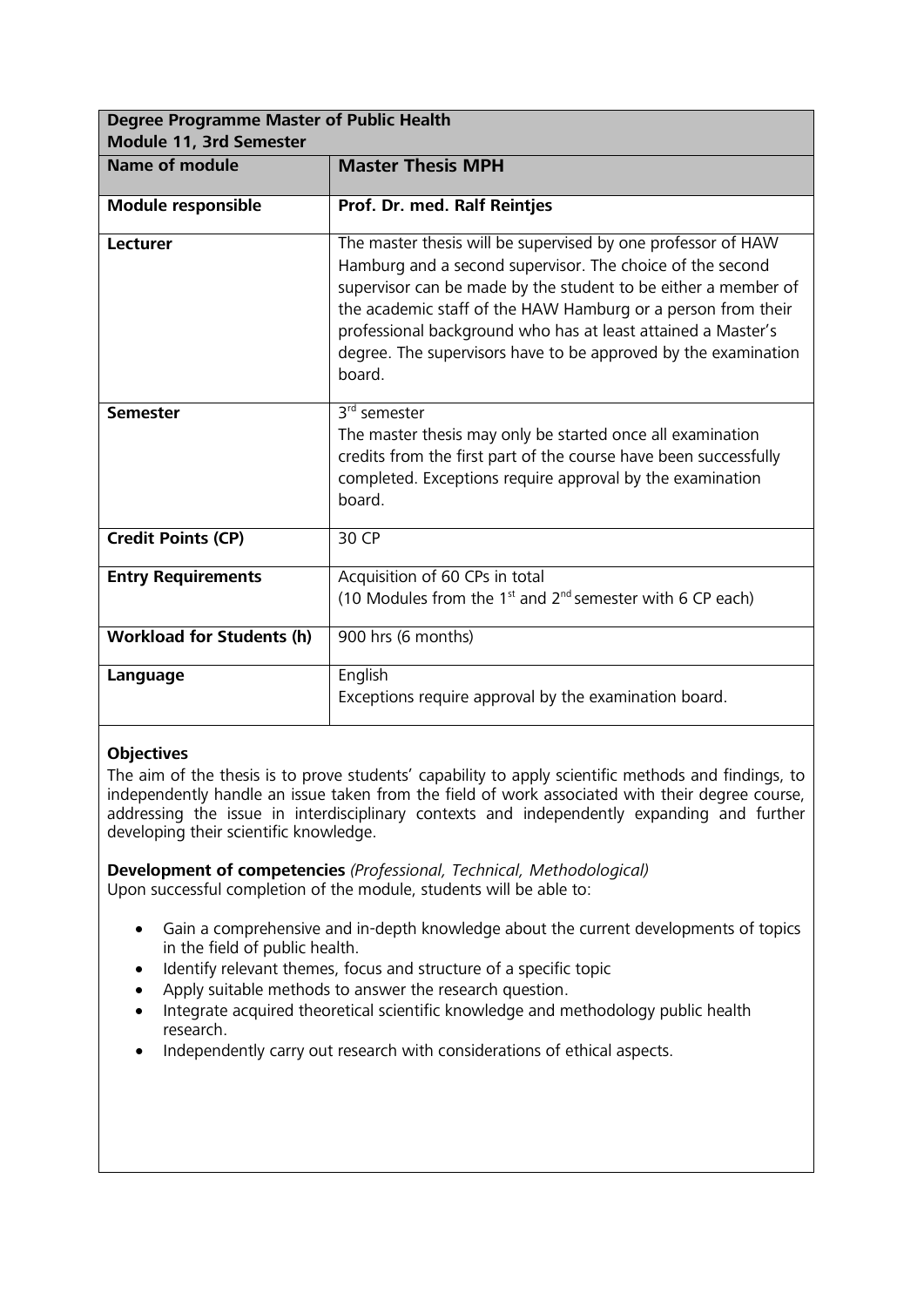#### **Personal and social skills**

The students are able to:

- Critically reflect on public health issues.
- Retrieve, assess and use relevant literature/ research material.
- Advance their knowledge and skills in scientific writing (use of terminology, language, presentation).

#### **Content of module**

The Master Thesis is a comprehensive theoretical, empirical and/ or experimental examination of a subject. The topic is approved by the chairperson of the examination board. Theses in a language other than English must be approved by the examination board.

| <b>Teaching and Learning</b><br><b>Strategies/ Methodology/</b><br>Media | Supervision                                                                         |
|--------------------------------------------------------------------------|-------------------------------------------------------------------------------------|
| Assessment(s)                                                            | <b>Master Thesis</b>                                                                |
| <b>Literature/ Working</b><br>material                                   | Please refer to the current information sheet on Compilation of a<br>Master Thesis. |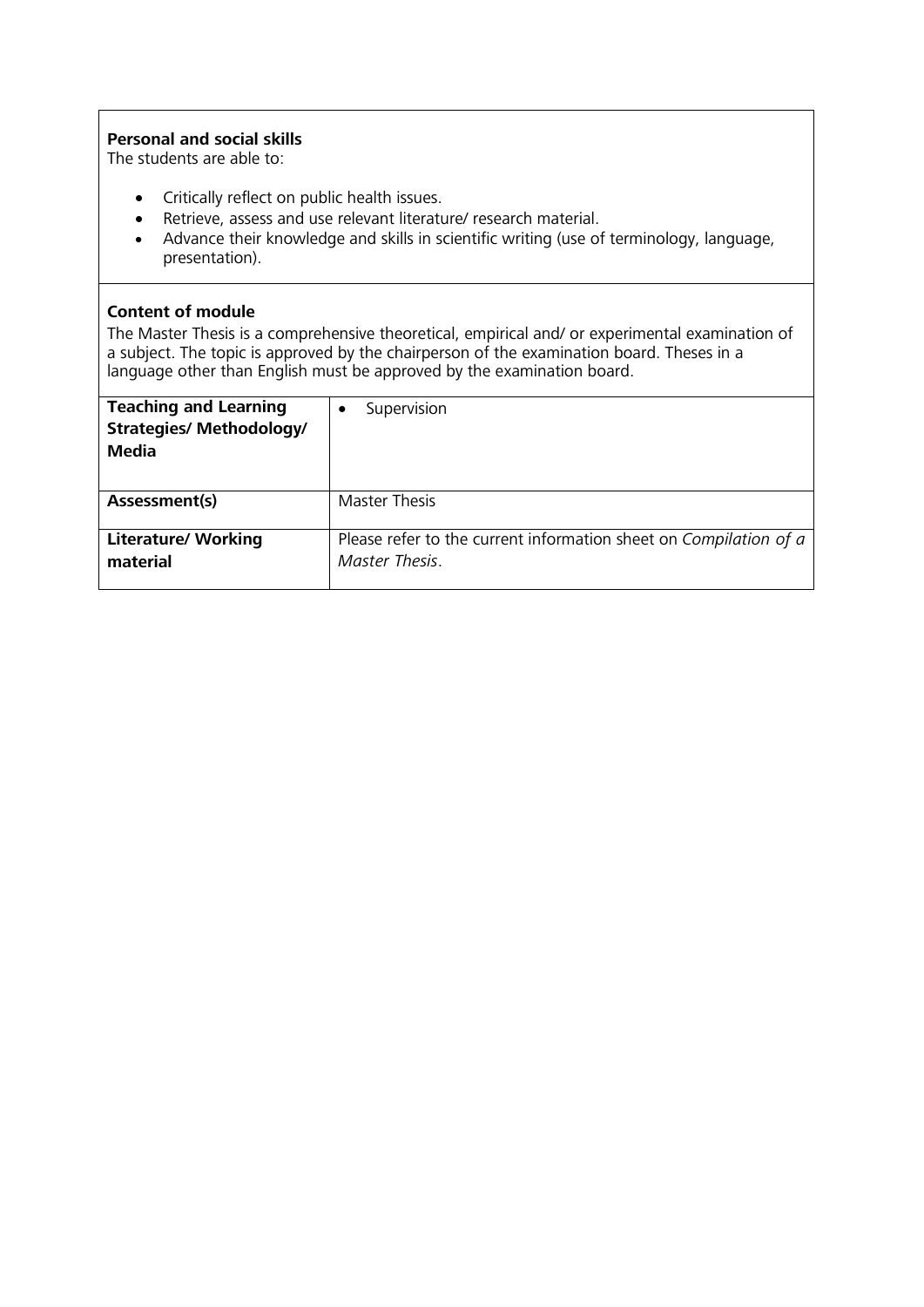<span id="page-27-0"></span>

| <b>Degree Programme Master of Public Health</b> |                                                                                                                                                                                                                                |  |  |  |
|-------------------------------------------------|--------------------------------------------------------------------------------------------------------------------------------------------------------------------------------------------------------------------------------|--|--|--|
| Module 12, 3rd Semester                         |                                                                                                                                                                                                                                |  |  |  |
| <b>Name of module</b>                           | <b>Internship EMPH</b>                                                                                                                                                                                                         |  |  |  |
|                                                 |                                                                                                                                                                                                                                |  |  |  |
| <b>Module responsible</b>                       | Prof. Dr. med. Ralf Reintjes                                                                                                                                                                                                   |  |  |  |
| Lecturer                                        | The internship will be supervised by one professor of HAW<br>Hamburg and a second supervisor of the European public health<br>internship institution.                                                                          |  |  |  |
| <b>Semester</b>                                 | 3 <sup>rd</sup> Semester<br>The internship may only be started once all examination credits<br>from the first part of the course have been successfully<br>completed. Exceptions require approval by the examination<br>board. |  |  |  |
| <b>Credit Points (CP)</b>                       | 30 CP                                                                                                                                                                                                                          |  |  |  |
| <b>Workload for Students (h)</b>                | 22 weeks                                                                                                                                                                                                                       |  |  |  |
| <b>Entry Requirements</b>                       | Acquisition of 60 CPs in total<br>(10 Modules from the 1 <sup>st</sup> and $2^{nd}$ semester with each 6CP)                                                                                                                    |  |  |  |
| Language                                        | English<br>Exceptions require approval from the internship responsible.                                                                                                                                                        |  |  |  |

An internship 'EMPH' serves as a way to acquire practical skills and competencies in order to appraise public health problems in their wider European perspective and to be prepared for a greater European mobility.

**Development of competencies** *(Professional, Technical, Methodological)* Upon successful completion of the module, students will be able to:

- Demonstrate a common European understanding of public health.
- Analyse the most significant commonalties and differences among European countries with respect to their historical and cultural roots.
- Systematically integrate European perspectives in their approach to any public health issue.
- Systematically and competently refer to European health-related information.
- Prepare themselves for the European job market.

**Development of competencies** *(Professional, Technical, Methodological)* Upon successful completion of the module, students will be able to:

- Gain a comprehensive and in-depth knowledge about the current developments in the respective area of research.
- Independently apply and further develop the theoretical and methodological knowledge and understanding gained in their course of study.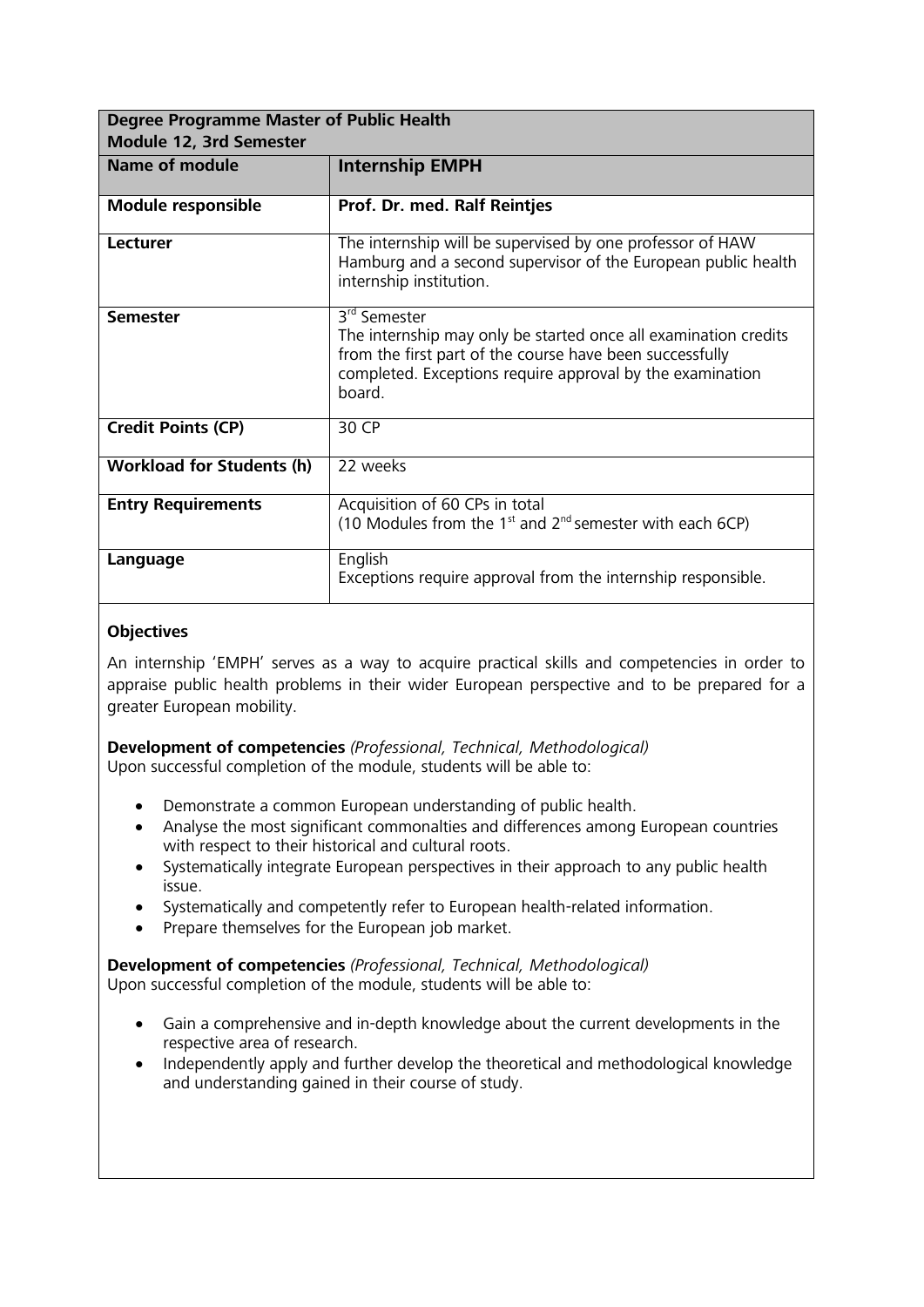#### **Personal and social skills**

The students are able to:

- Critically reflect on European public health issues.
- Retrieve, assess and use relevant literature / research material.
- Actively participate in a European public health project team.
- Apply project management skills.

#### **Content of module**

The skills acquired during the Master of Public Health program will be applied and practiced in the third internship semester. Here, students will be part of a public health project conducted at a European institution. Students will gain both practical skills and team work experiences. They learn how to run a project in the field of public health.

| <b>Teaching and Learning</b><br><b>Strategies/ Methodology/</b><br>Media | Supervision                                                                                        |
|--------------------------------------------------------------------------|----------------------------------------------------------------------------------------------------|
| Assessment(s)                                                            | Comprehensive internship report and presentation                                                   |
| <b>Literature/ Working</b><br>material                                   | Please refer to the current information sheet on Rules and<br>regulations for the EMPH internship. |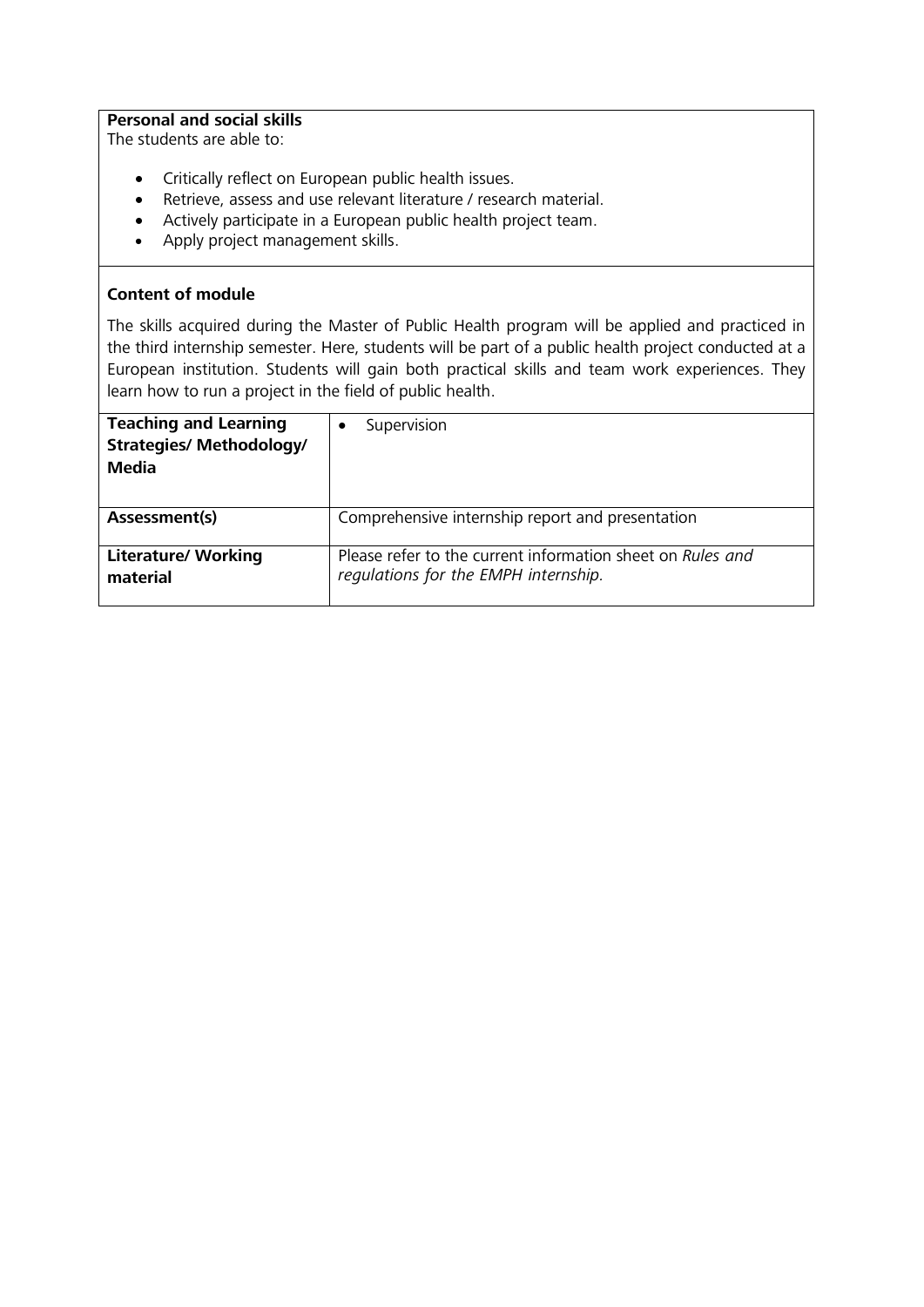<span id="page-29-0"></span>

| <b>Degree Programme Master of Public Health</b><br>Module 13, 4th Semester |                                                                                                                                                                                                                                                                                                                                                                                                         |  |
|----------------------------------------------------------------------------|---------------------------------------------------------------------------------------------------------------------------------------------------------------------------------------------------------------------------------------------------------------------------------------------------------------------------------------------------------------------------------------------------------|--|
| <b>Name of module</b>                                                      | <b>Master Thesis EMPH</b>                                                                                                                                                                                                                                                                                                                                                                               |  |
| <b>Module responsible</b>                                                  | Prof. Dr. med. Ralf Reintjes                                                                                                                                                                                                                                                                                                                                                                            |  |
| Lecturer                                                                   | The master thesis will be supervised by one professor of HAW<br>Hamburg and a second supervisor. The choice of the second<br>supervisor can be made by the student to be either a member of<br>the academic staff of the HAW Hamburg or a person from their<br>professional background who has at least attained a Master's<br>degree. The supervisors have to be approved by the examination<br>board. |  |
| <b>Semester</b>                                                            | 4 <sup>th</sup> semester<br>The master thesis may only be started once all examination<br>credits from the first part of the course and the EMPH internship<br>have been successfully completed. Exceptions require approval<br>by the examination board.                                                                                                                                               |  |
| <b>Credit Points (CP)</b>                                                  | 30 CP                                                                                                                                                                                                                                                                                                                                                                                                   |  |
| <b>Entry Requirements</b>                                                  | Acquisition of 90 CPs in total<br>(10 Modules from the 1 <sup>st</sup> and 2 <sup>nd</sup> semester with 6CP each $+$<br>internship with 30 CP)                                                                                                                                                                                                                                                         |  |
| <b>Workload for Students (h)</b>                                           | 900 hrs (6 months)                                                                                                                                                                                                                                                                                                                                                                                      |  |
| Language                                                                   | English<br>Exceptions require approval by the examination board.                                                                                                                                                                                                                                                                                                                                        |  |

The aim of the Master Thesis EUMPH is to prove students' capability to apply scientific methods and findings, to independently handle an issue taken from the field of work associated with their degree course, addressing a European public health issue in interdisciplinary contexts and independently expanding and further developing their scientific knowledge.

**Development of competencies** *(Professional, Technical, Methodological)* Upon successful completion of the module, students will be able to:

- Gain a comprehensive and in-depth knowledge about the current developments of topics in the field of European public health.
- Identify relevant themes, focus and structure a specific topic and apply suitable methods to answer the research question.
- Apply acquired theoretical scientific knowledge, methodology and analysis into public health research.
- Independently carry out research with considerations to ethical aspects.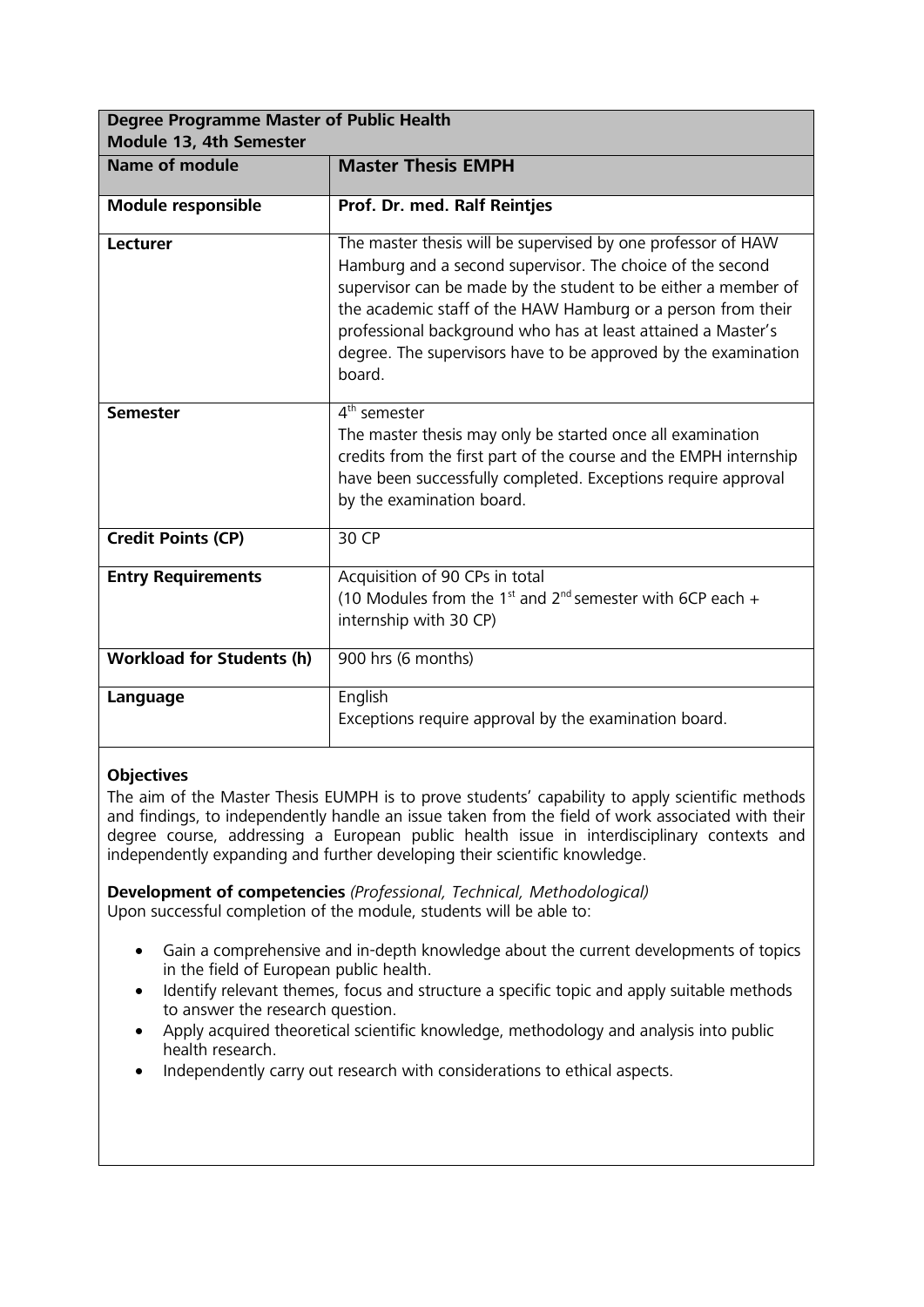#### **Personal and social skills**

The students are able to:

- Critically reflect on European public health issues.
- Retrieve, assess and use of relevant literature/ research material.
- Advance their knowledge and skills in scientific writing (use of terminology, language, presentation).

#### **Content of module**

The Master Thesis EMPH is a comprehensive theoretical, empirical and/ or experimental examination of a subject. The topic is approved by the chairperson of the Examination Board. Theses in a language other than English must be approved by the Examination Board.

| <b>Teaching and Learning</b><br><b>Strategies/ Methodology/</b><br>Media | Supervision                                                                         |
|--------------------------------------------------------------------------|-------------------------------------------------------------------------------------|
| Assessment(s)                                                            | <b>Master Thesis</b>                                                                |
| <b>Literature/ Working</b><br>material                                   | Please refer to the current information sheet on Compilation of a<br>Master Thesis. |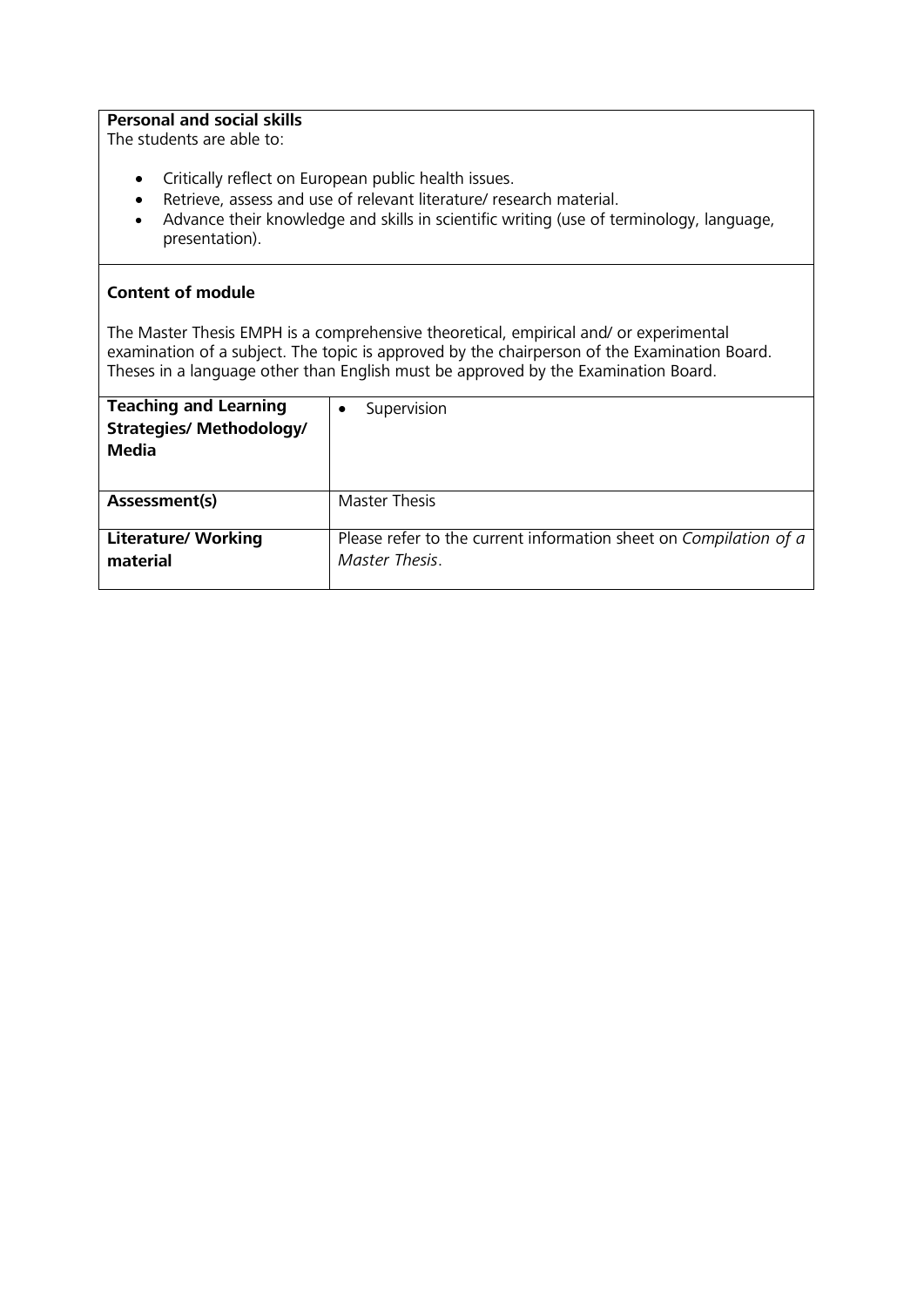# <span id="page-31-0"></span>**Overview of modules and obligatory subjects**

| No.            | <b>Module</b>                             | <b>Subjects</b>                               |
|----------------|-------------------------------------------|-----------------------------------------------|
| 1              | Global, European and German Public        | Global, European and German Public Health     |
|                | Health                                    | Population Health and its Social Determinants |
| $\overline{2}$ | <b>Health Promotion and Prevention</b>    | <b>Health Promotion and Prevention</b>        |
|                |                                           | Project Development and Management            |
| 3              | Epidemiology and Study Designs            | Epidemiology and Biostatistics                |
|                |                                           | Quantitative and Qualitative Study Designs    |
| 4              | Infectious and Non-Communicable           | Infectious Disease Epidemiology               |
|                | Disease Epidemiology                      | Non-Communicable Disease Epidemiology         |
| 5              | Nutrition, Health Behaviour and Lifestyle | <b>Nutrition and Health</b>                   |
|                |                                           | <b>Health Behaviour and Lifestyle</b>         |
| 6              | Ethics and Scientific Methodology in      | <b>Public Health Ethics</b>                   |
|                | Public Health                             | Literature Search and Scientific Writing      |
| 7              | <b>Health Policy</b>                      | <b>Health Policy</b>                          |
|                |                                           | Health Management                             |
| 8              | <b>Health Economics</b>                   | <b>Health Economics</b>                       |
|                |                                           | Health Care Organisation                      |
| 9              | Physical, Chemical and Biological         | <b>Environment and Health 1</b>               |
|                | <b>Environment and Health</b>             | <b>Environment and Health 2</b>               |
| 10             | Occupational Health                       | Work and Health 1                             |
|                |                                           | Work and Health 2                             |

# **Regulations for Assessments**

Generally, modules are assessed every semester. The exam can be repeated twice. According to § 23 (5) APSO-INGI students who failed their third written module exam can apply for an oral exam. This is limited to three times per study course and one time for each module.

If a student cannot participate in an exam due to illness or if an exam has been failed, a repetition of the exam is possible at the end of the following semester.

Oral re-examination can be applied for at the professor responsible for the module.